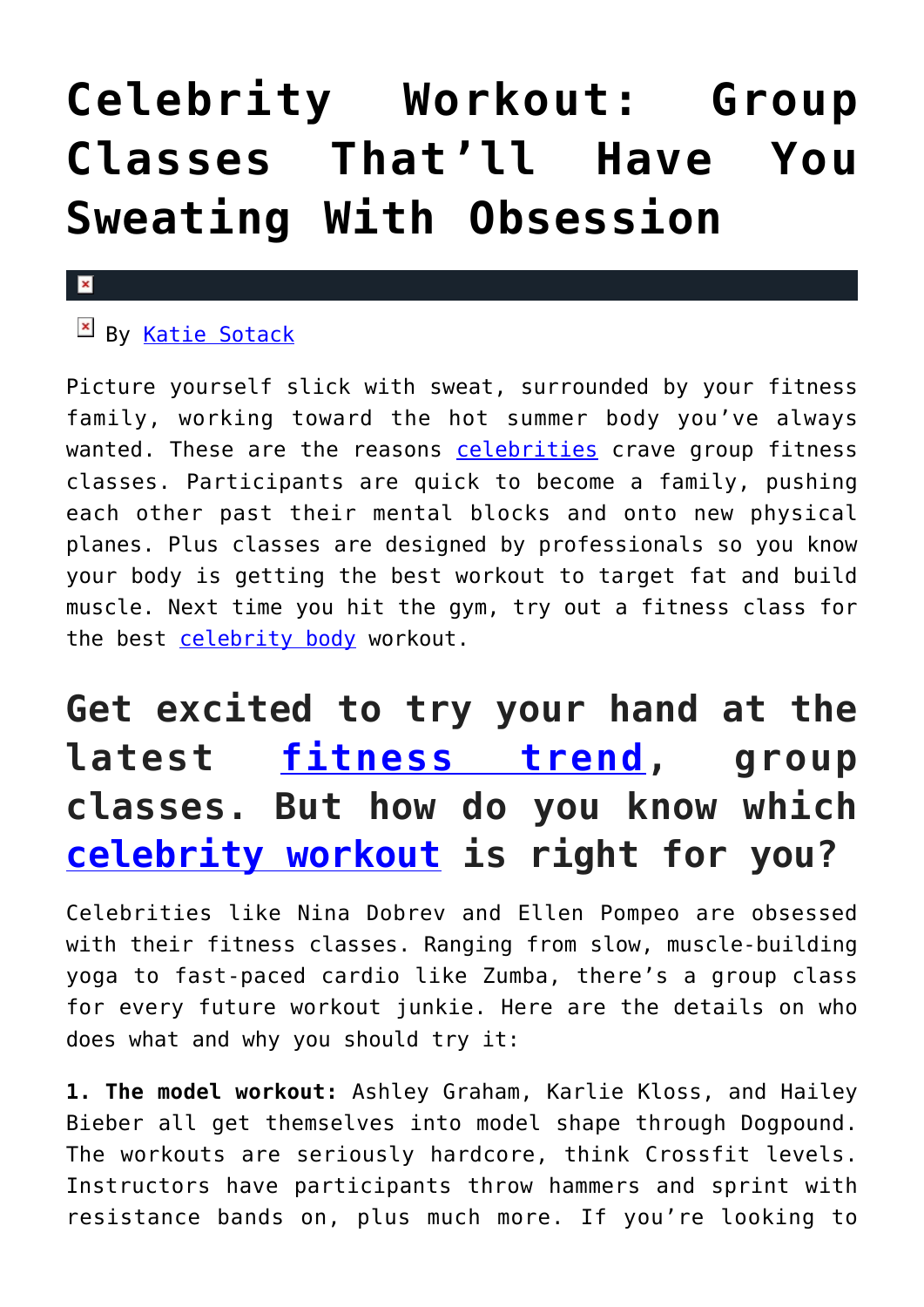build muscle, this is the workout to go with. The more muscle you have, the more fat you burn. So if you're looking to slim down, this workout could still benefit you.

**Related Link:** [Fitness Trend: Hire a Certified Professional](http://cupidspulse.com/130804/fitness-trend-hire-certified-professional/)

**2. Tracey Anderson Method:** These classes are accessible anywhere, whether in person or on DVD. As long as you have an area to get physical you can get fit with Tracey. The workout consists of targeting small muscle groups to tone your overall body. Lena Dunham even credited the program for helping to ease her infamous anxiety. Other celebrity goers are Tracee Ellis Ross and [Victoria Beckham](http://cupidspulse.com/93029/victoria-beckham/) (talking about a new way to bend it like Beckham here).

**3. Soulcycle:** This workout has reached pop culture fame through sweat-drenched cycling workouts and the hoard of celebrities who attend them. [Kelly Ripa,](http://cupidspulse.com/113848/kelly-ripa/) [Lea Michele,](http://cupidspulse.com/89075/lea-michele/) Michelle Obama, and many more make their way to Soulcycle very week. With 70 locations across the United States, it's as easy said as done. Plus, you can totally pretend you're [Ariana Grande](http://cupidspulse.com/87704/ariana-grande/) in the Side to Side music video while riding the bikes.

**Related Link:** [Fitness Trend: Mobile Exercise Apps](http://cupidspulse.com/130615/fitness-trend-mobile-exercise-apps/)

**4. Body by Simone:** Dance your way to having [Chrissy Tiegen](http://cupidspulse.com/109122/chrissy-teigen/)'s tush and [Taylor Swift](http://cupidspulse.com/86081/taylor-swift/)'s mid-drift with this program. Designed by a classically trained ballet dancer, Simone offers a variety of workouts from fat-busting dance cardio to full-body tone up routines. The studios are only in NYC and LA but fear not, there's an eight-week transformation program available to stream.

**5. Gotham Gym:** Based in New York City, trainer Rob Piela opened a gym dedicated to boxing fitness. Classes are fortyfive minutes, with arm toning jabs, uppercuts, and cross punches. Add in jump roping for cardio and you'll be slimming down while toning up in no time. [Kendall Jenner](http://cupidspulse.com/93049/kendall-jenner/) and Bella Hadid swear by this workout craze. Plus your confidence will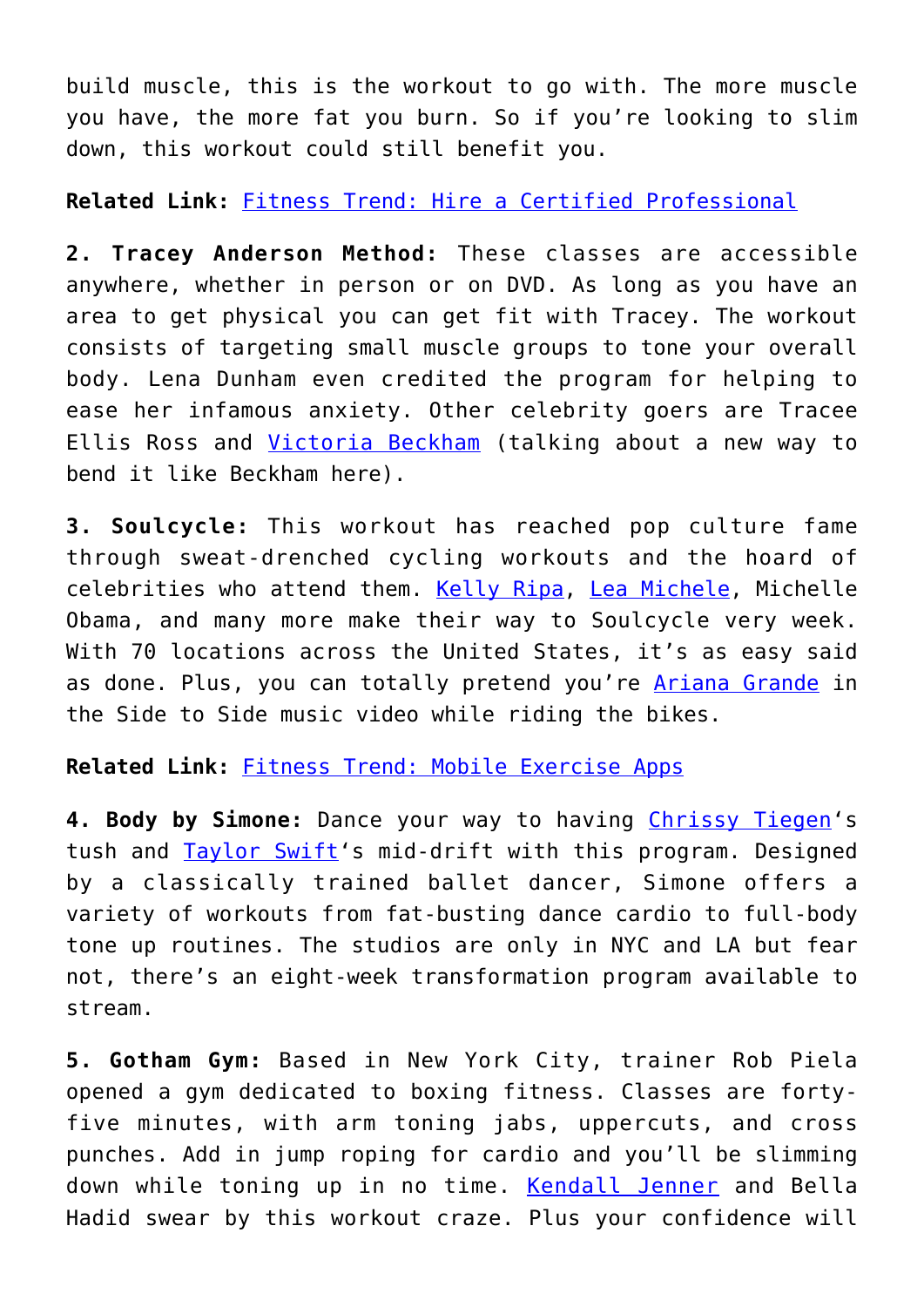soar knowing you can kick anyone's butt in a boxing match.

**Do you think you'll try group fitness classes? Let us know in the comments below!**

# **[Celebrity Break-Up? Nina](https://cupidspulse.com/121883/celebrity-break-up-nina-dobrev-glen-powell-taking-time-apart/) [Dobrev & Glen Powell Taking](https://cupidspulse.com/121883/celebrity-break-up-nina-dobrev-glen-powell-taking-time-apart/) [Time Apart Amid Busy](https://cupidspulse.com/121883/celebrity-break-up-nina-dobrev-glen-powell-taking-time-apart/) [Schedules](https://cupidspulse.com/121883/celebrity-break-up-nina-dobrev-glen-powell-taking-time-apart/)**

 $\pmb{\times}$ 

By [Karley Kemble](http://cupidspulse.com/121255/karley-kemble/)

Uh oh, it looks like Nina Dobrev and her boyfriend Glen Powell could soon face an upsetting [celebrity break-up.](http://cupidspulse.com/celebrity-relationships/break-up-divorce/) According to *[EOnline.com](http://www.eonline.com/news/897118/nina-dobrev-and-glen-powell-taking-time-apart-amid-busy-schedules)*, the [celebrity couple](http://cupidspulse.com/celebrity-news/celebrity-dating/) are taking a break from their relationship. Though they've not officially called it quits, a source close to the duo says that Dobrev has been quite busy with various projects, which has caused a rift in the relationship. While there hasn't been any explosive fights between or bad blood, sources are saying they are not as close as they had been earlier this year. We hope things work out for this celebrity couple!

## **Though this may not be classified as a celebrity break-up yet, it**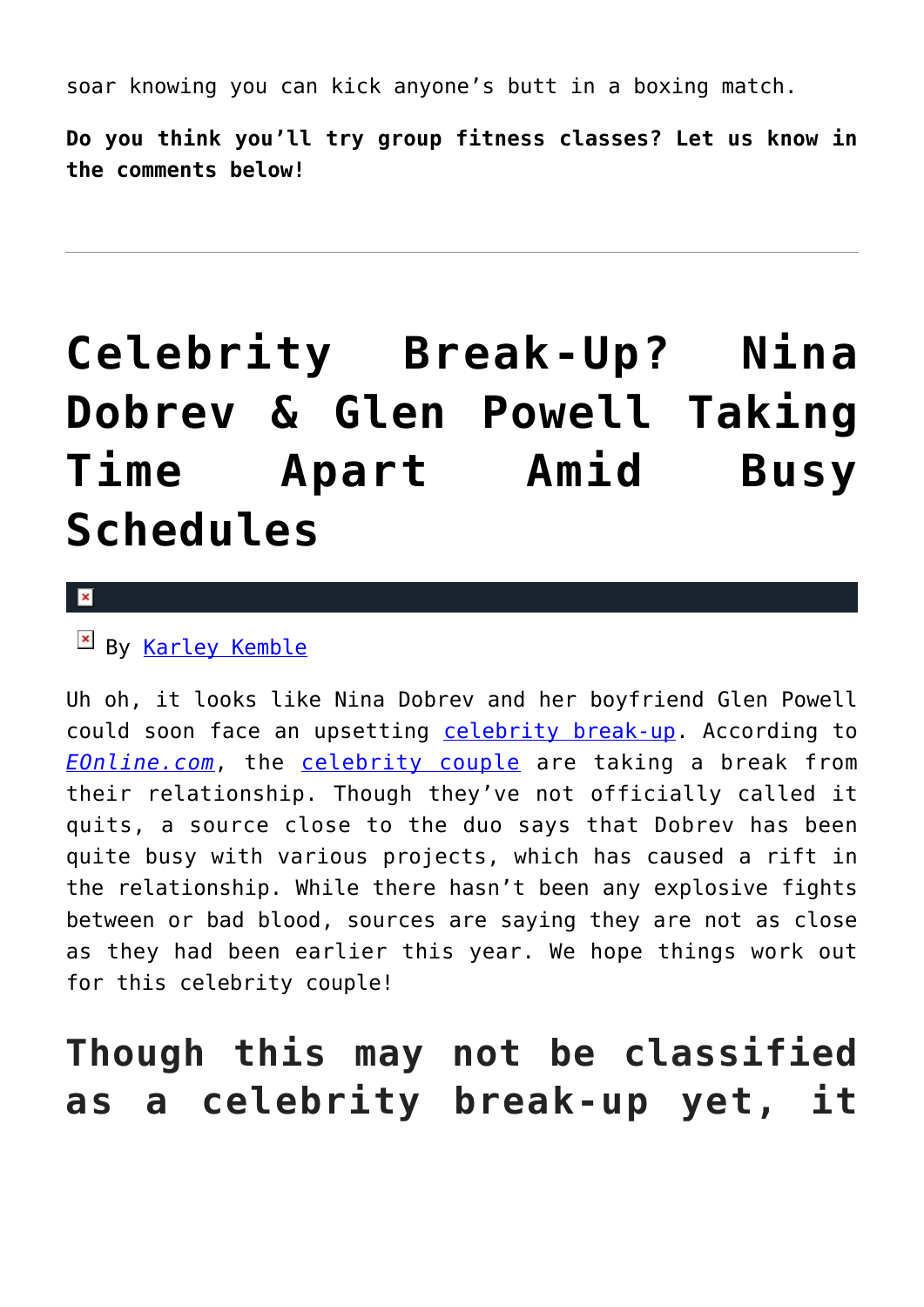**seems busy schedules are getting in the way of this relationship. What are some ways to keep a busy schedule from affecting your relationship?**

#### **Cupid's Advice:**

Sometimes, life gets in the way and it's challenging to balance your professional life with your personal life. Check out some ways to manage your busy schedule, without feeling as though you're neglecting your relationship or your job:

**1. Set boundaries:** Make it a point to keep your work at work. When you constantly blur the lines between your relationship and your career, it's inevitable that one will take up more of your time. Being present with your partner without checking your phone for work updates when you're off the clock really means a lot! Set boundaries and make sure you keep yourself accountable.

**Related Link:** [New Celebrity Couple: Nina Dobrev and Glen](http://cupidspulse.com/119732/new-celebrity-couple-nina-dobrev-glen-powell-attend-julianne-houghs-wedding/) [Powell Attend Julianne Hough's Wedding Together](http://cupidspulse.com/119732/new-celebrity-couple-nina-dobrev-glen-powell-attend-julianne-houghs-wedding/)

**2. Communicate:** A strong relationship needs strong communication to survive. If you or your partner conceal your feelings of neglect, then it's likely an explosive argument will occur somewhere along the line. If you need to work late, and reschedule date night, make sure your partner knows you still care for them, and aren't choosing your job because you love it more than them!

**Related Link:** [Five Celebs Who Are Infamous for Dating Their](http://cupidspulse.com/98788/five-celebs-infamous-dating-co-stars/) [Co-Stars](http://cupidspulse.com/98788/five-celebs-infamous-dating-co-stars/)

**3. Include them in your plans:** If it's possible, you can try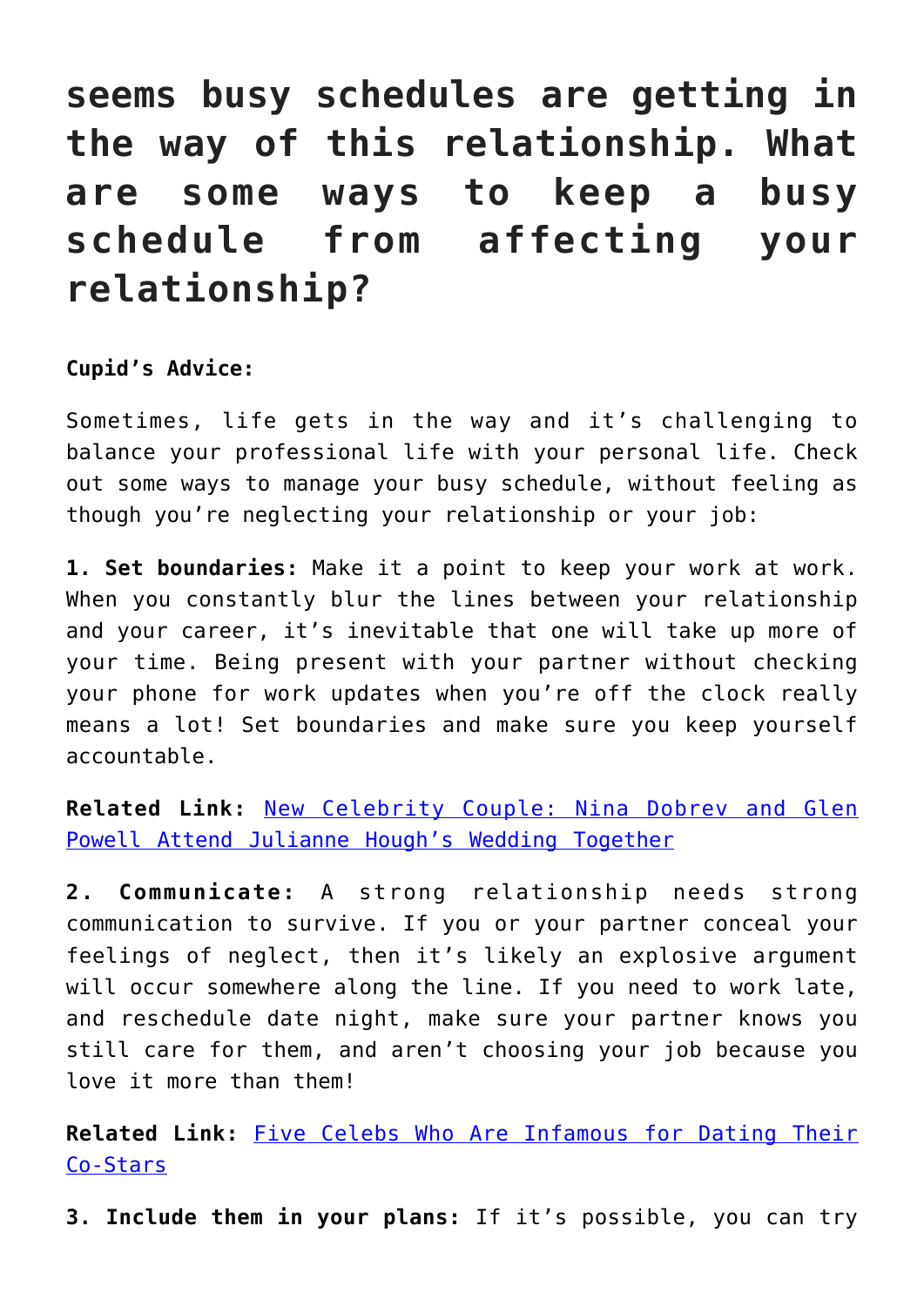merging your two worlds. This doesn't mean you have to find your partner a job at your workplace, but perhaps you two can form your own business together (given that you two mesh well on a professional level, that is!) Alternatively, invite your partner into your "work world," and bring them to social events outside of work. That way, they can meet the people you spend your working hours with, and they can get a first-hand look into another area of your life that is kind of unknown.

**How have you kept your schedule from affecting your relationship? Share in the comments below!**

# **[New Celebrity Couple: Nina](https://cupidspulse.com/119732/new-celebrity-couple-nina-dobrev-glen-powell-attend-julianne-houghs-wedding/) [Dobrev and Glen Powell Attend](https://cupidspulse.com/119732/new-celebrity-couple-nina-dobrev-glen-powell-attend-julianne-houghs-wedding/) [Julianne Hough's Wedding](https://cupidspulse.com/119732/new-celebrity-couple-nina-dobrev-glen-powell-attend-julianne-houghs-wedding/) [Together](https://cupidspulse.com/119732/new-celebrity-couple-nina-dobrev-glen-powell-attend-julianne-houghs-wedding/)**

 $\vert \mathbf{x} \vert$ 

### **E** By [Marissa Donovan](http://cupidspulse.com/118743/marissa-donovan/)

It looks like more celebrity news has come out of Julianne Hough's big [celebrity wedding](http://cupidspulse.com/celebrity-news/celebrity-weddings/)! Nina Dobrev and Glen Powell attended Hough's special day as a new [celebrity couple.](http://cupidspulse.com/celebrity-news/celebrity-dating/) According to *[Eonline.com](http://www.eonline.com/news/866093/nina-dobrev-and-glen-powell-are-dating)*, the couple started as friends until they realized they had feelings for each other. Along with weddings, the couple has spent holidays together including Dobrev's birthday! Earlier this year the *Vampire Diaries* star posted a *La La Land* inspired photo with Powell on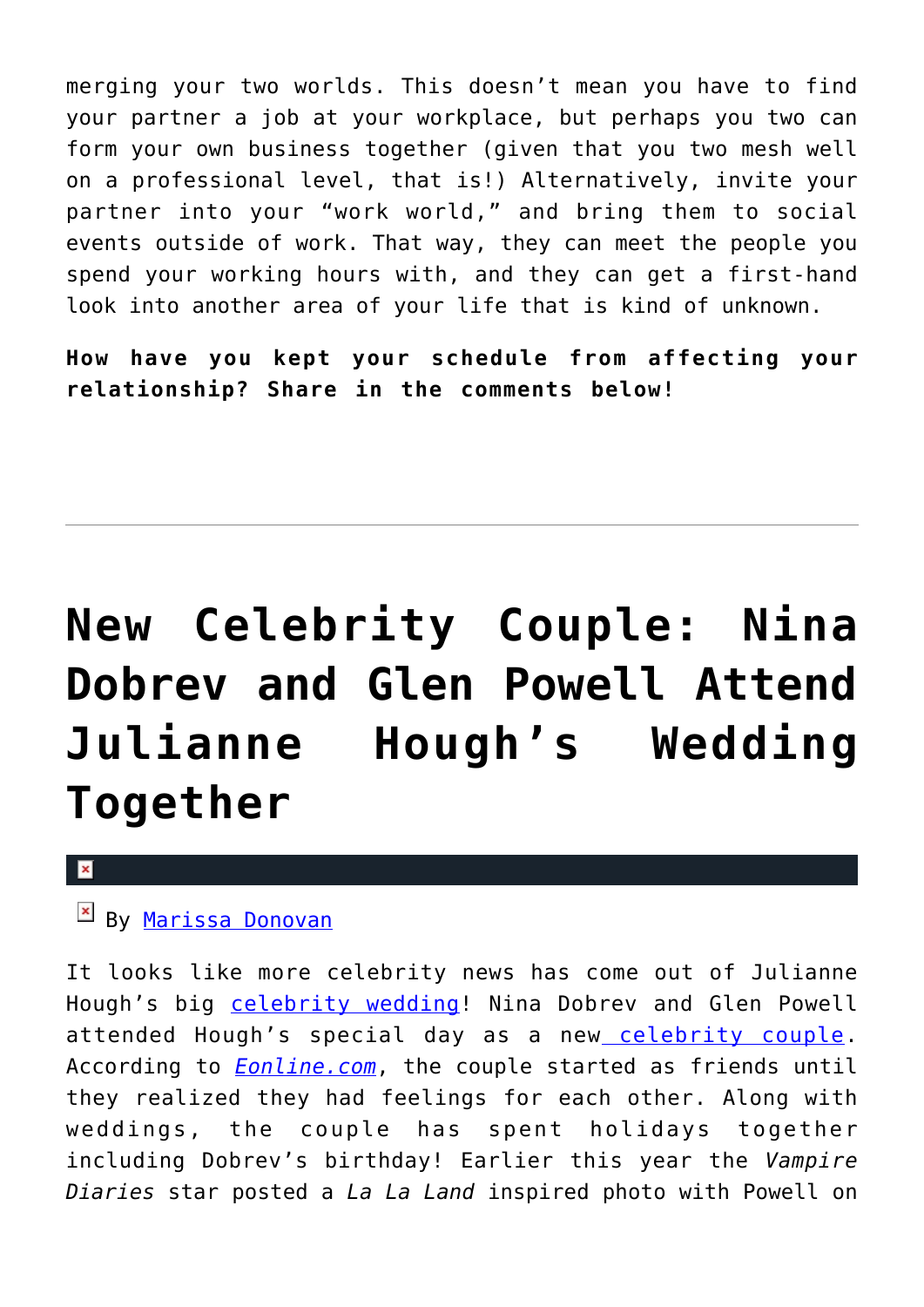[Instagram.](https://www.instagram.com/p/BPlbOYmAJdS/) This photogenic couple can't get enough of each other!

## **This new celebrity couple is super adorable! Like Dobrev and Powell, how can you and your new partner have fun at a friend's wedding?**

#### **Cupid's Advice:**

A friend or family member's wedding is a great time to debut your new relationship. Here are some tips on how to have fun as a new couple during a friend's wedding:

**1. Take photos:** If a photo booth at the wedding, take goofy and cute photos together as a new couple! If the wedding does not have a photo booth or a photographer to take the photos, take out your phone when the bride and groom are not asking for your attention! Saving moments in the earliest stage of your relationship can be special and fun to look back on.

**Related Link:** [Celebrity Wedding: Julianne Hough Marries Hockey](http://cupidspulse.com/119679/celebrity-wedding-julianne-hough-marries-hockey-star-brooks-laich/) [Star Brooks Laich](http://cupidspulse.com/119679/celebrity-wedding-julianne-hough-marries-hockey-star-brooks-laich/)

**2. Play eye spy as a couple:** Whether your whispering before the bride walks down the aisle or giggling at the reception, a car ride game can also be played at a wedding. Spot the color of the cake or happy crying grandmother to make the game wedding themed. You will have a blast playing this game during this special event!

**Related Link:** [Nina Dobrev and Ian Somerhalder Joke About](http://cupidspulse.com/67505/nina-dobrev-and-ian-somerhalder-joke-about-awkward-breakup/) [Awkward Breakup](http://cupidspulse.com/67505/nina-dobrev-and-ian-somerhalder-joke-about-awkward-breakup/)

**3. Dance together:** Slow dance or show off your funniest dance move to your partner. No matter what song is playing, you and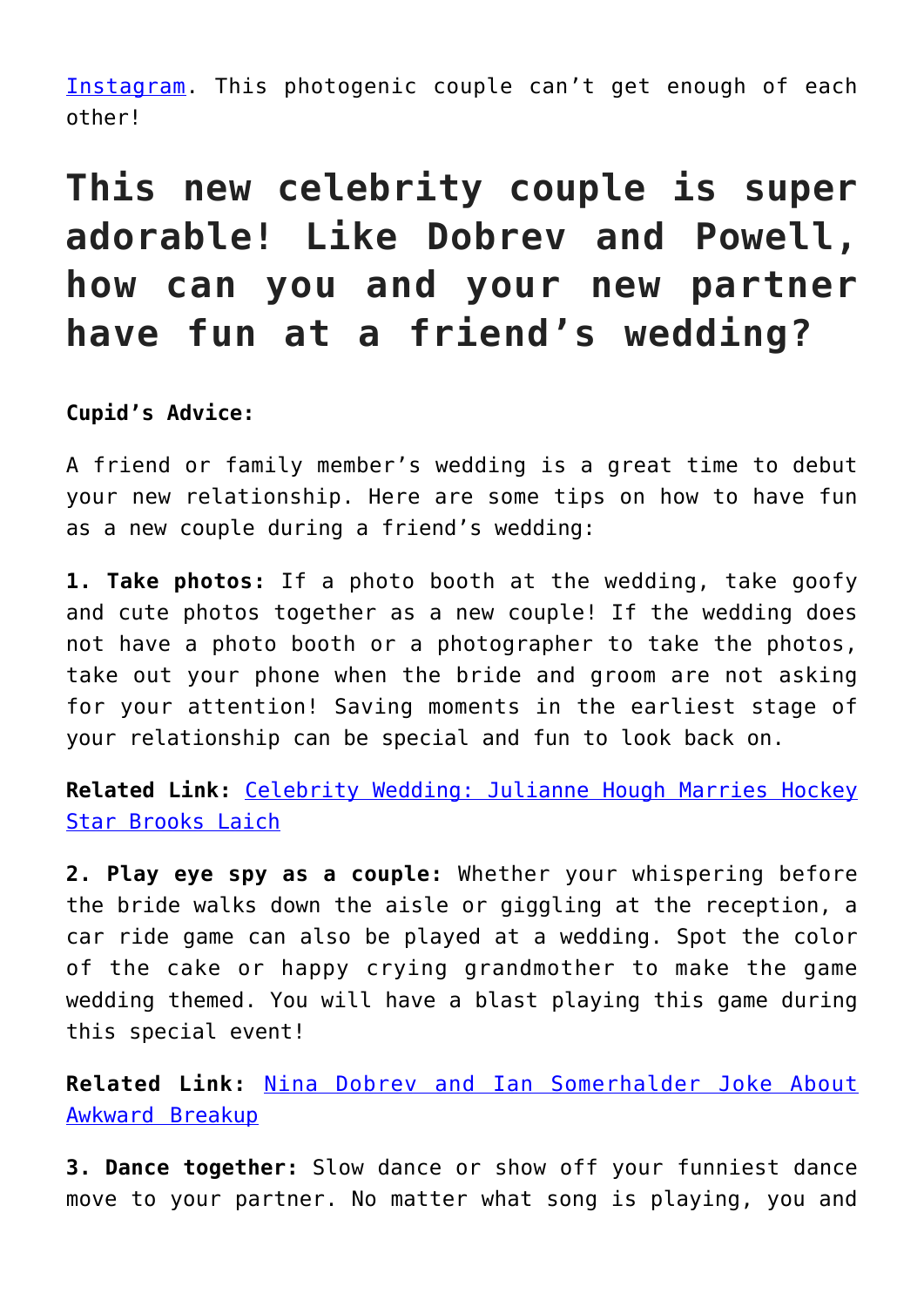your partner can find a way to connect on the dance floor.

**How can you have fun at a wedding with a new partner? Let us know your ideas in the comments!**

# **[Top 5 Celebrity Fashions That](https://cupidspulse.com/119108/celebrity-fashions-summer-festival/) [Are Must-Haves for Summer](https://cupidspulse.com/119108/celebrity-fashions-summer-festival/) [Festival Wear](https://cupidspulse.com/119108/celebrity-fashions-summer-festival/)**

 $\pmb{\times}$ 

By [Marissa Donovan](http://cupidspulse.com/118743/marissa-donovan/)

Music festival season has already begun, and it's time to double check your wardrobe. If you're looking for a fresh new outfit to wear to your next musical event, check out what these celebrity concerts goers are wearing to festivals this year!

## **You don't have to be on stage to shine. Here's the top five [celebrity fashion](http://cupidspulse.com/fashion/) looks you should own!**

**1. Emma Robert's Bohemian White Dress:** This year Emma Roberts wore a chic white bohemian styled dress during her appearance at Coachella. This vintage look is easy to accessorize with looks super cute for a day time concert.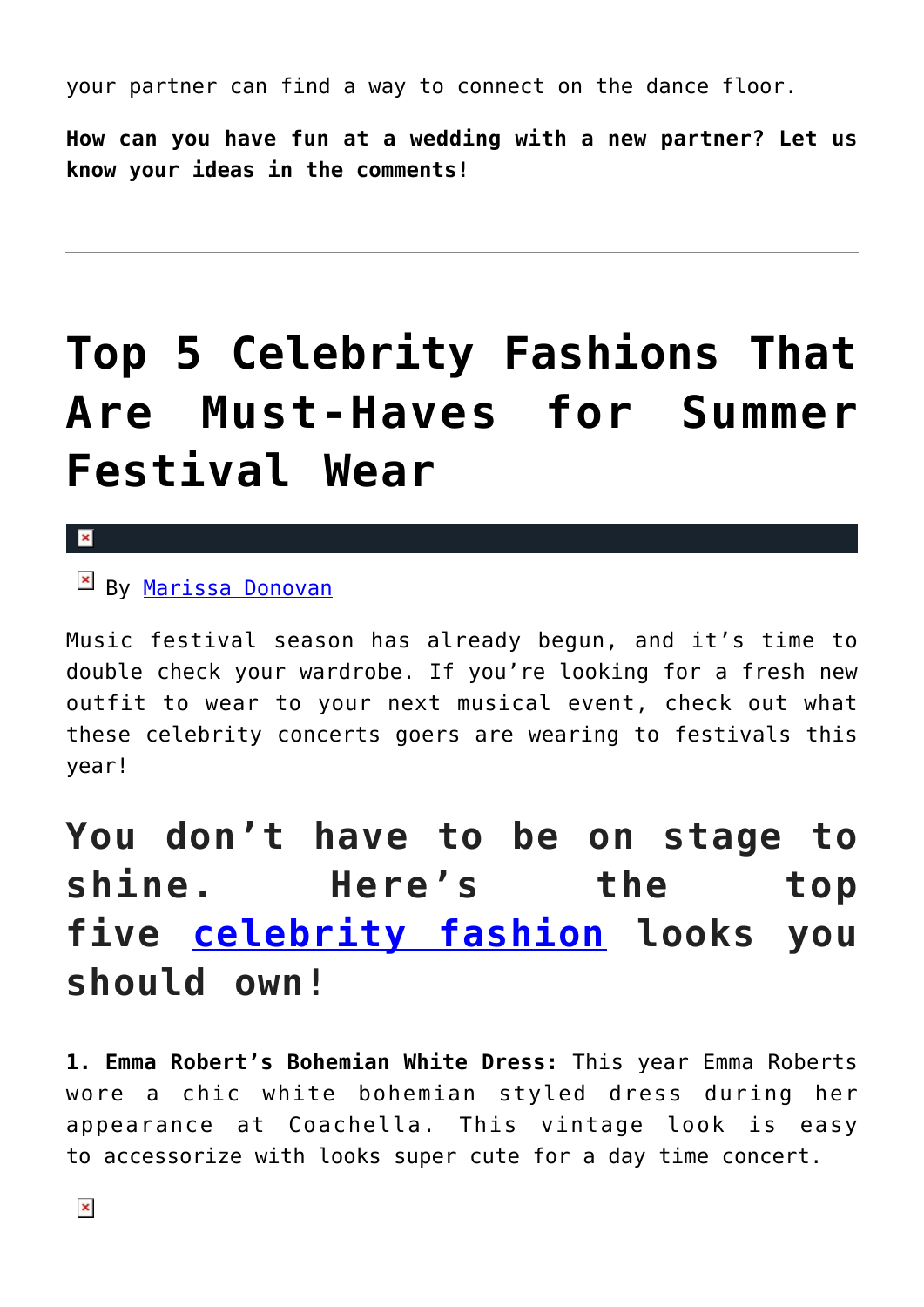Photo: emmaroberts/Ins tagram

**Related Link:** [Fashion Advice: Choose the Perfect Date Night](http://cupidspulse.com/118848/fashion-advice-perfect-date-night-dress/) [Dress](http://cupidspulse.com/118848/fashion-advice-perfect-date-night-dress/)

**2. Alessandra Ambrosio's Rock Band T-Shirt:** The legendary Victoria Secret Angel wore a large Rolling Stones t-shirt while dancing the night away at Coachella this year. If you do not have a large shirt to wear as a dress, try a crop top or normal rock band t-shirt with shorts.



Photo: timuremek/Instagram

**Related Link:** [Fashion Trend: The '90s Are Making a Comeback](http://cupidspulse.com/117157/fashion-trend-90s-making-comeback/)

**3. Jamie Chung's Romper Bodysuit :** *Once Upon a Time* star rocked this romper bodysuit while having fun in the sun at Coachella. Many other celebrities wore short cut rompers, which is another look you might want to wear to the festival you attend.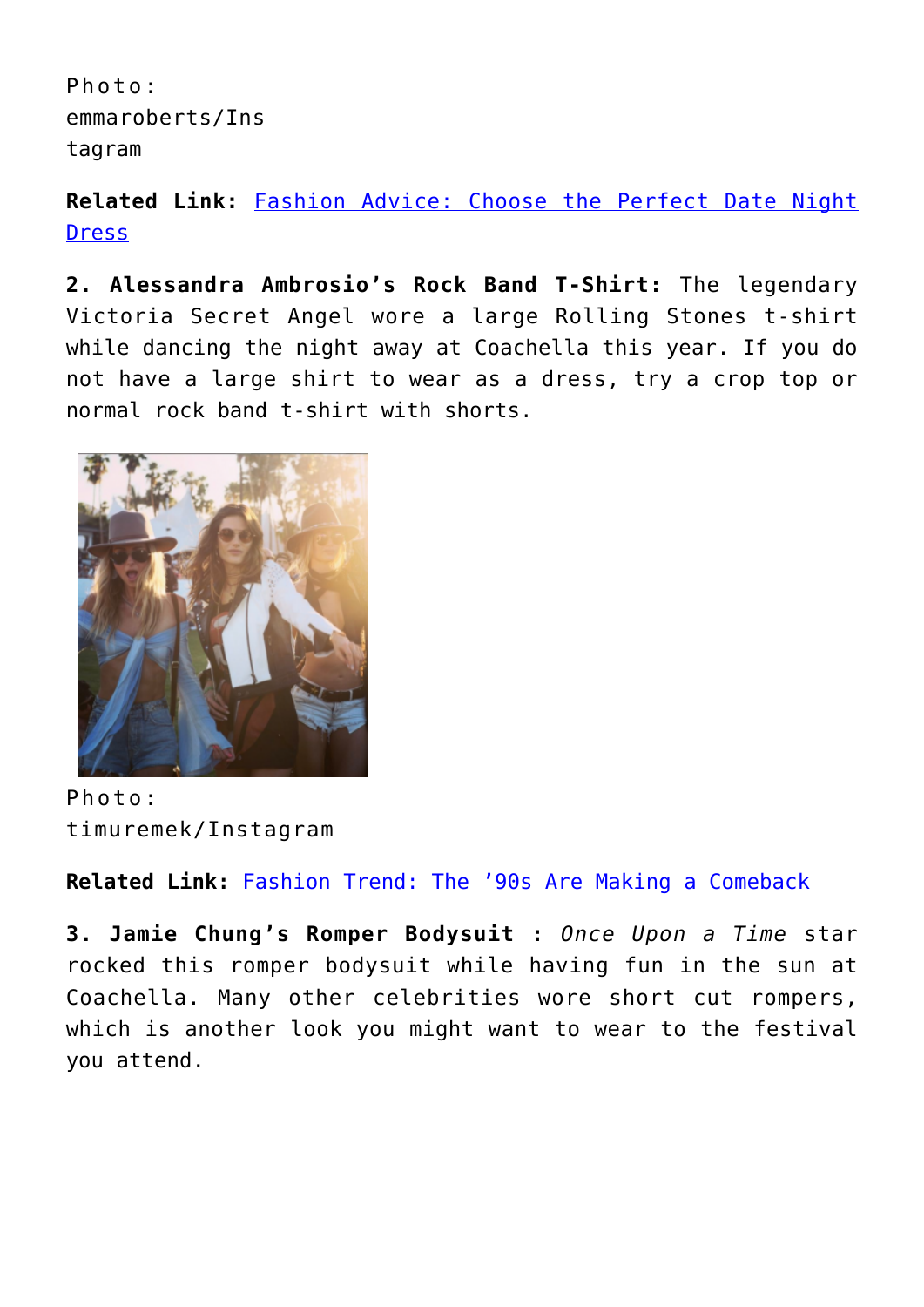

Photo: jamiejchung/Instag ram

**Related Link:** [Jamie Chung and Bryan Greenberg Show Some](http://cupidspulse.com/73220/jamie-chung-bryan-greenberg-show-poolside-pda/) [Poolside PDA](http://cupidspulse.com/73220/jamie-chung-bryan-greenberg-show-poolside-pda/)

**4. Ashley Tisdale's Bomber Jacket:** *High School Musical* Star Ashley Tisdale showed up to Coachella in a edgy black bomber jacket. This look is best saved for afternoon or night shows with a cute pair of cut off shorts.



Photo: ashleytisdale/I nstagram

**Related Link:** [Celebrity Looks: 3 Easy Ways To Dress Like a](http://cupidspulse.com/116999/celebrity-looks-easy-ways-dress-like-celebrity/)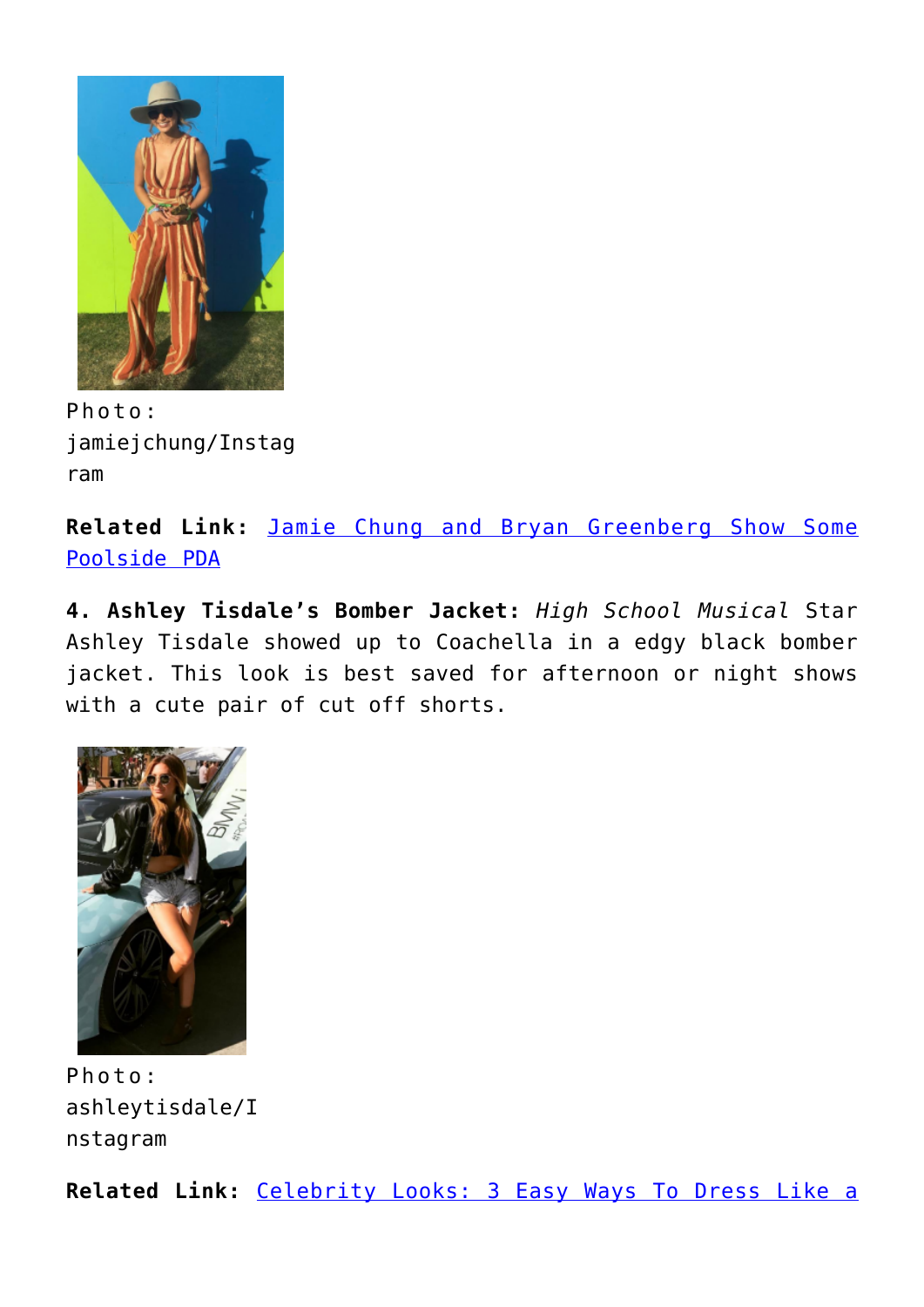### **[Celebrity](http://cupidspulse.com/116999/celebrity-looks-easy-ways-dress-like-celebrity/)**

**5. Nina Dobrev's Kimono:** Kimonos are great for simple layered look. The *Vampire Diaries* star Nina Dobrev wore a shear white kimono that was a cute touch to her dark colored outfit. Adding a hat with a Kimono pulls the outfit together for the ultimate concert look!



Photo: nina/Instagram

**What is your favorite music festival look? Leave your fashion tips in the comments!**

# **[New Celebrity Couple? Nina](https://cupidspulse.com/108345/new-celebrity-couple-nina-dobrev-scott-eastwood-flirty-coachella/) [Dobrev & Scott Eastwood Get](https://cupidspulse.com/108345/new-celebrity-couple-nina-dobrev-scott-eastwood-flirty-coachella/) [Flirty at Coachella](https://cupidspulse.com/108345/new-celebrity-couple-nina-dobrev-scott-eastwood-flirty-coachella/)**

 $\vert x \vert$ 

 $By$  [Cortney Moore](http://cupidspulse.com/107134/cortney-moore/)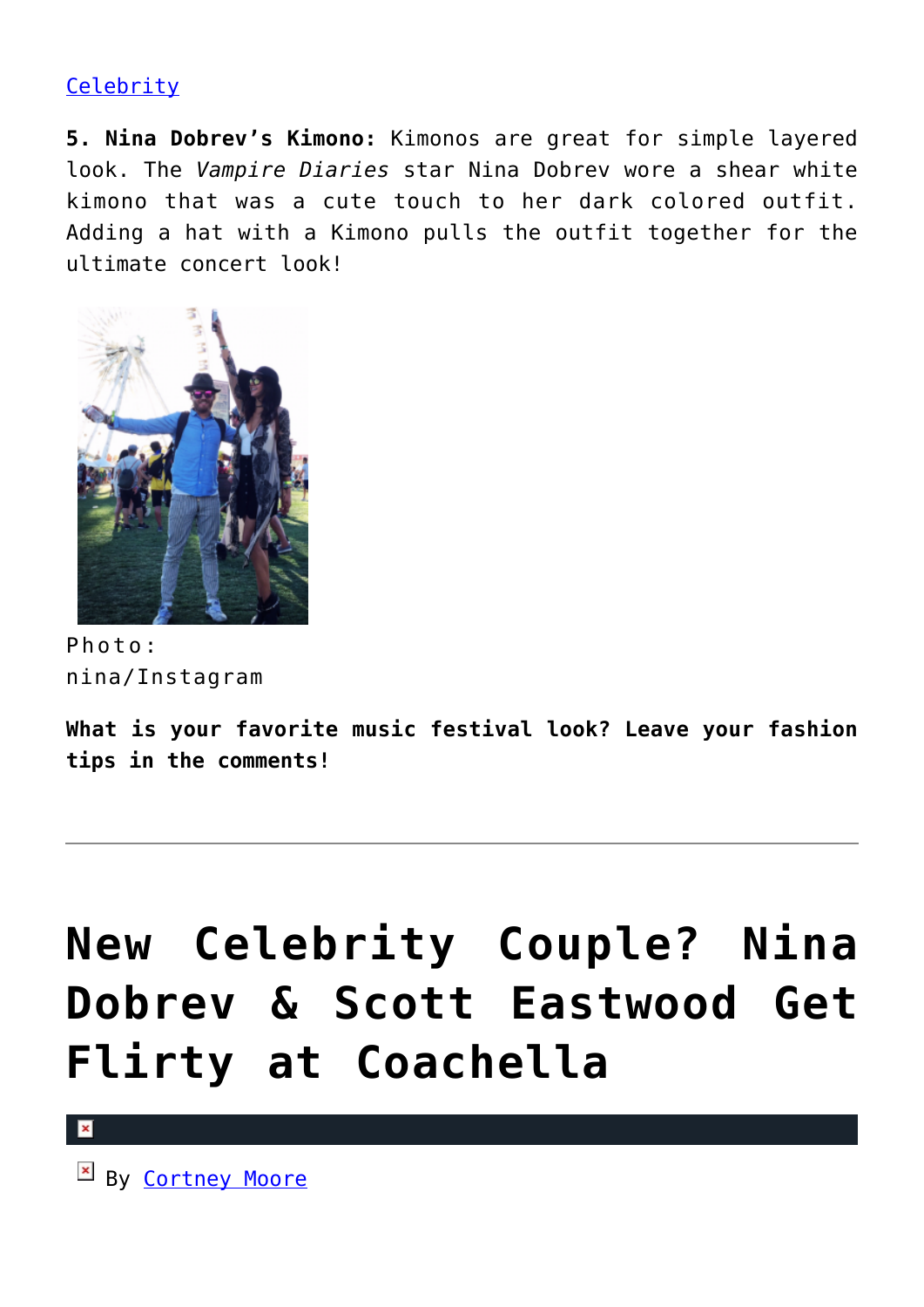In music festival romance and [celebrity news](http://cupidspulse.com/celebrity-relationships/), Nina Dobrev and Scott Eastwood were seen getting close this past weekend at Coachella! Dobrev is still fresh off her celebrity breakup with Austin Stowell, but it would seem the 27-year-old actress is ready to move on. According to sources from *[UsMagazine.com](http://www.usmagazine.com/celebrity-news/news/nina-dobrev-scott-eastwood-getting-close-and-flirty-at-coachella-w203213)*, the [celebrity couple](http://cupidspulse.com/celebrity-relationships/long-term-relationships-flings/) were spotted throughout the music festival being extra "flirty." Eastwood even posted a picture of himself arm-in-arm with Dobrev and captioned the photo with a winky face emoji!

## **There could be a new celebrity couple in the works! What are some ways to turn a fling into a relationship?**

#### **Cupid's Advice:**

You've found somebody that makes your heart flutter, and being with them is fun and exciting. Things are pretty casual, but you find yourself thinking of a future with this person. This might just mean you want turn your fling into a relationship! Cupid is here to help you make it happen with the following steps:

**1. Get to know each other:** This step seems pretty obvious, but it can't be stressed enough how important it is to know the person you're seeing. Many people jump into relationships with those who they might have been better off with as a fling. If you find yourself interested in someone on a deeper level, it may be time to have conversations about likes, dislikes, hopes and dreams.

**Related Link:** [Celebrity Couple News: Faith Hill & Tim McGraw](http://cupidspulse.com/107608/celebrity-couple-faith-hill-tim-mcgraw-steamy-kiss-amc-awards/) [Share Steamy Kiss at AMC Awards](http://cupidspulse.com/107608/celebrity-couple-faith-hill-tim-mcgraw-steamy-kiss-amc-awards/)

**2. Make a move:** Once you have determined whether your fling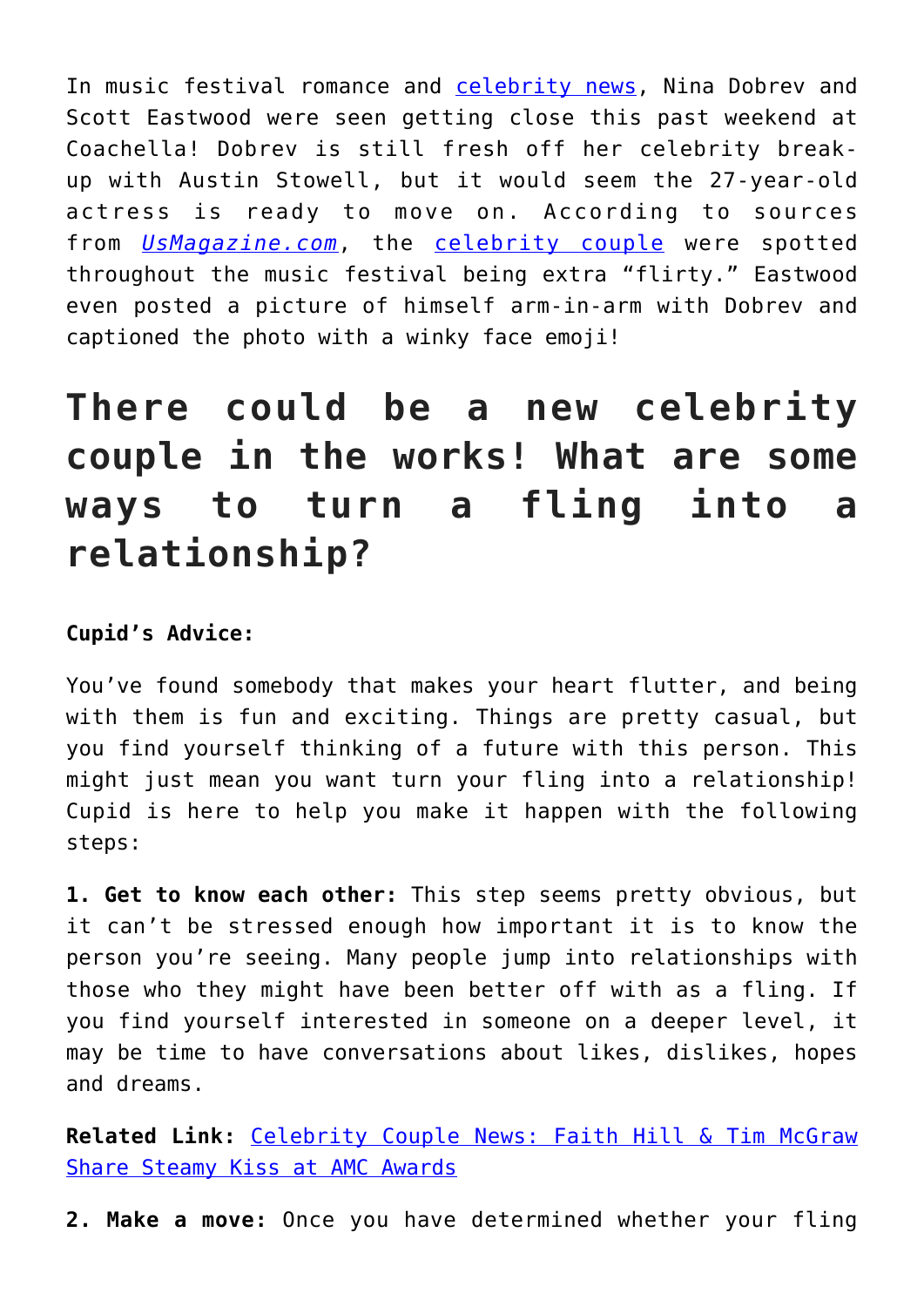has potential for something more, it's time to set things in motion. Your relationship won't progress if you don't make moves to progress it. How else will the person you're seeing know you want to get serious? Let them know before it's too late!

**Related Link:** [Relationship Advice: How To Get Engaged In A](http://cupidspulse.com/102464/relationship-advice-how-to-get-engaged-in-a-year/) [Year!](http://cupidspulse.com/102464/relationship-advice-how-to-get-engaged-in-a-year/)

**3. Follow through:** If your fling agrees that you should turn this into a relationship, you should both go for it and get into relationship mode. Spend time together, go on romantic dates and learn more about each other. Your relationship will only grow as much as your bond does.

**Tell us ways you have successfully turned a fling into a relationship! Share your tips below.**

# **[Five Celebs Who Are Infamous](https://cupidspulse.com/98788/five-celebs-infamous-dating-co-stars/) [for Dating Their Co-Stars](https://cupidspulse.com/98788/five-celebs-infamous-dating-co-stars/)**

 $\mathbf x$ 

 $\mathbb{E}$  By Meranda Yslas

When you're shooting a film or prepping for another season of a TV show, you spend a lot of time with your coworkers. More often than not, a celebrity relationship begins to form on set. In fact, most celebs have dated a co-star or two.

### **Cupid has five celebs who are**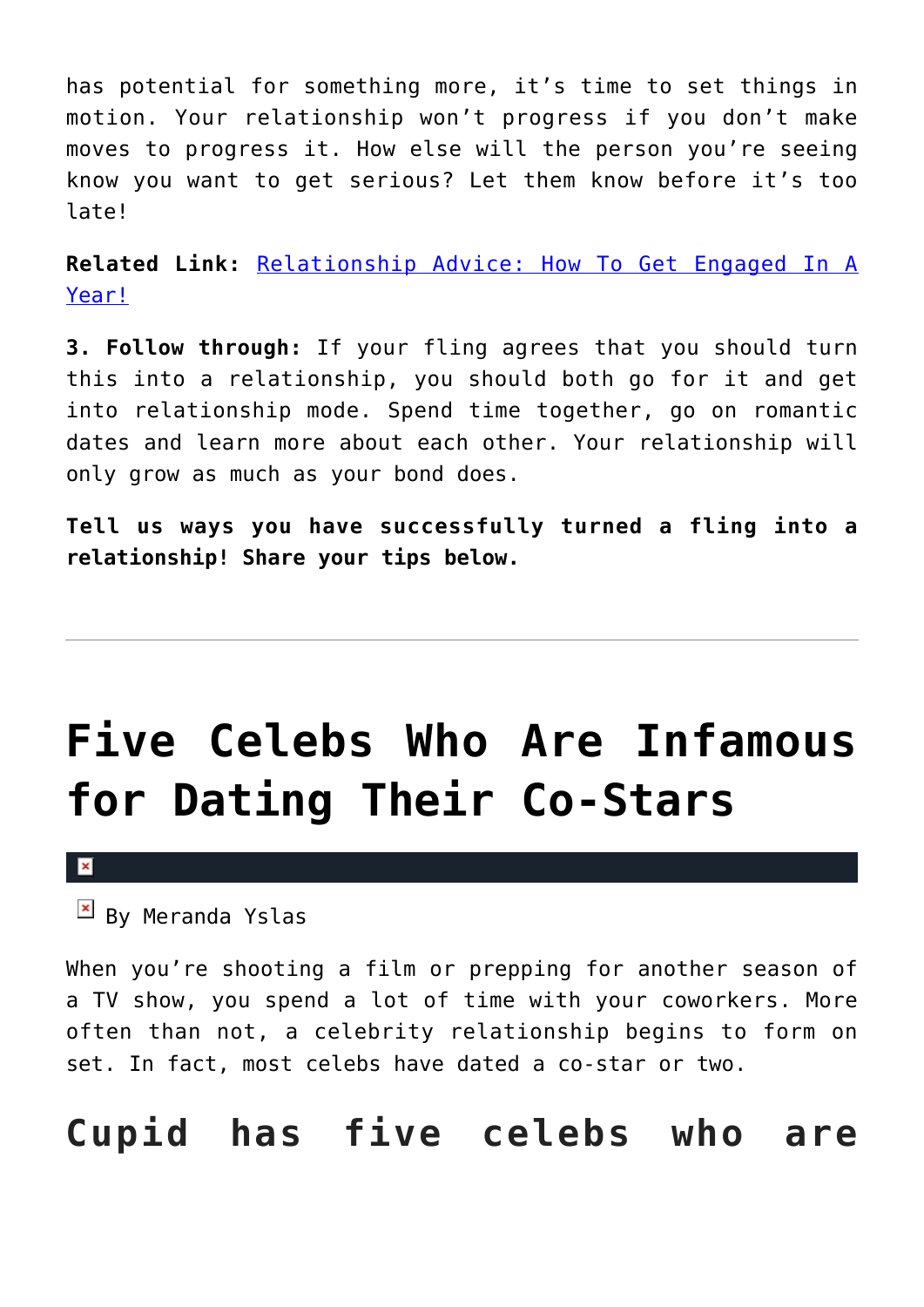### **infamous for dating their co-stars.**

**1. Nina Dobrev and [Ian Somerhalder](http://cupidspulse.com/94265/ian-somerhalder/):** The stars of *The Vampire Diaries* dated for three years before announcing their celebrity break-up in May 2013. Even though they separated, the two remain good friends.

**Related Link:** [Nina Dobrev Admits to Fighting Feelings for](http://cupidspulse.com/37795/nina-dobrev-fought-feelings-costar-ian-somerhalder-vampire-diaries/) [Costar Ian Somerhalder](http://cupidspulse.com/37795/nina-dobrev-fought-feelings-costar-ian-somerhalder-vampire-diaries/)

**2. [Blake Lively](http://cupidspulse.com/93047/blake-lively/) and Penn Badgley:** Dan and Serena from *Gossip Girl* had a romantic relationship on-screen, and so did the celebs who played them off-screen. After three years of dating, the Hollywood couple called it quits in 2010, but remained friendly with each other while the show continued until 2012.

**3. Chad Michael Murray and Sophia Bush:** Not only did these costars date, but they even had a celebrity wedding! Unfortunately their marriage didn't last long and was annulled after five short months.

**Related Link:** [Sophia Bush and Topher Grace are Just Friends](http://cupidspulse.com/35799/sophia-bush-denies-rumors-of-dating-topher-grace/)

**4. Jennifer Carpenter and Michael C. Hall:** The stars of the show *Dexter* were married for three years before getting a celebrity divorce in 2011. Even after splitting, both actors spoke positively about maintaining a professional and friendly relationship with each other.

**5. Zac Efron and Vanessa Hudgens:** In 2005 these two celebs met while filming the first *High School Musical.* For five years they remained in a romantic relationship before ending it in 2010.

**Is there co-stars turned famous couple that we missed? Share below.**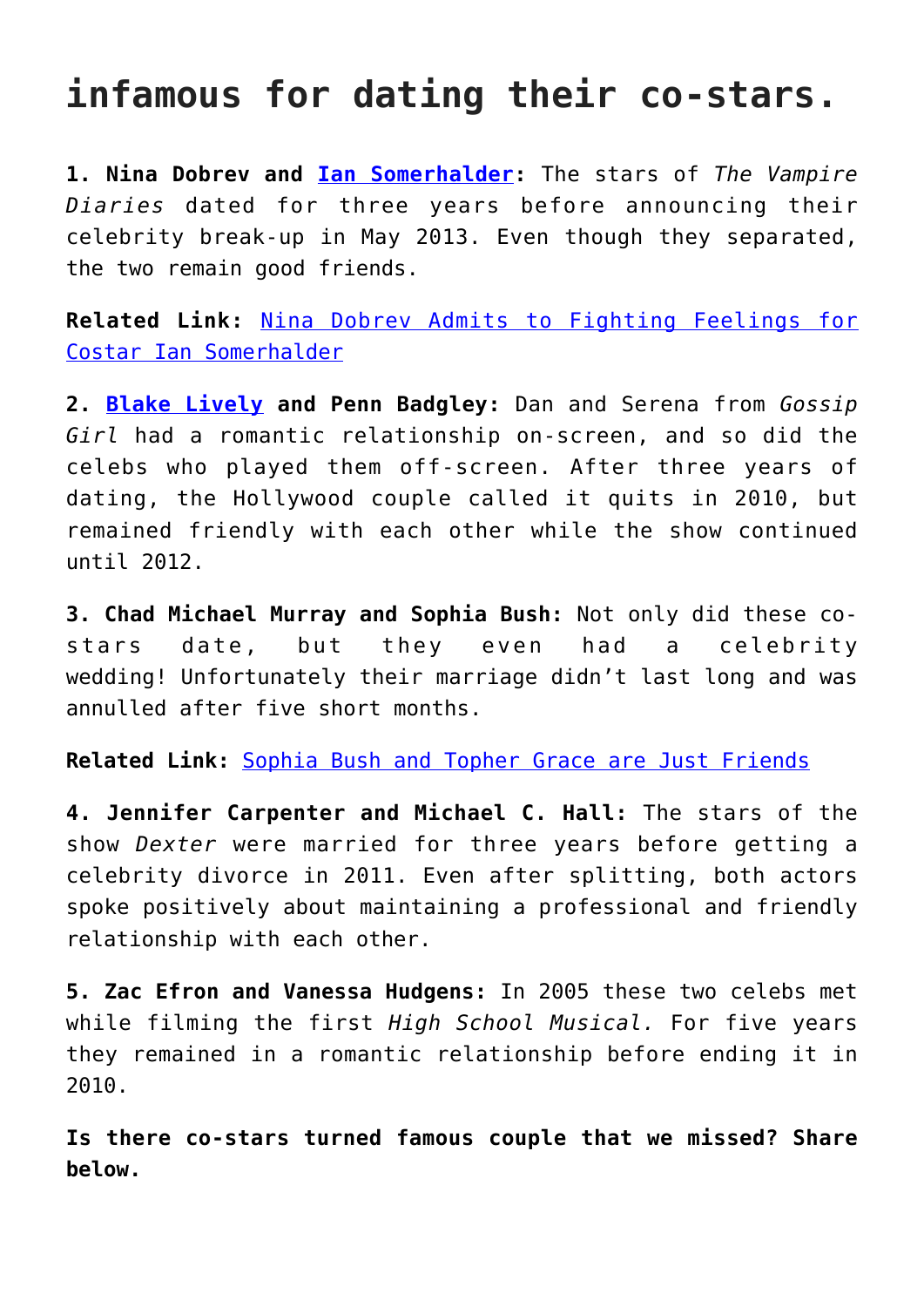# **[Hollywood Couples: Stars Who](https://cupidspulse.com/87379/hollywood-couples-stars-who-dated-their-friends-celebrity-ex/) [Dated Their Friend's](https://cupidspulse.com/87379/hollywood-couples-stars-who-dated-their-friends-celebrity-ex/) [Celebrity Ex](https://cupidspulse.com/87379/hollywood-couples-stars-who-dated-their-friends-celebrity-ex/)**



 $\vert \mathbf{x} \vert$ 

Page 1 of 10



John Mayer and Katy Perry

The singer-songwriter dated Taylor Swift from September 2009 to January 2010. After their celebrity break-up, she penned the song 'Dear John,' which reportedly "humiliated" Mayer. He then began an on-again, off-again relationship and love with the 'Firework' singer. In recent months, there have been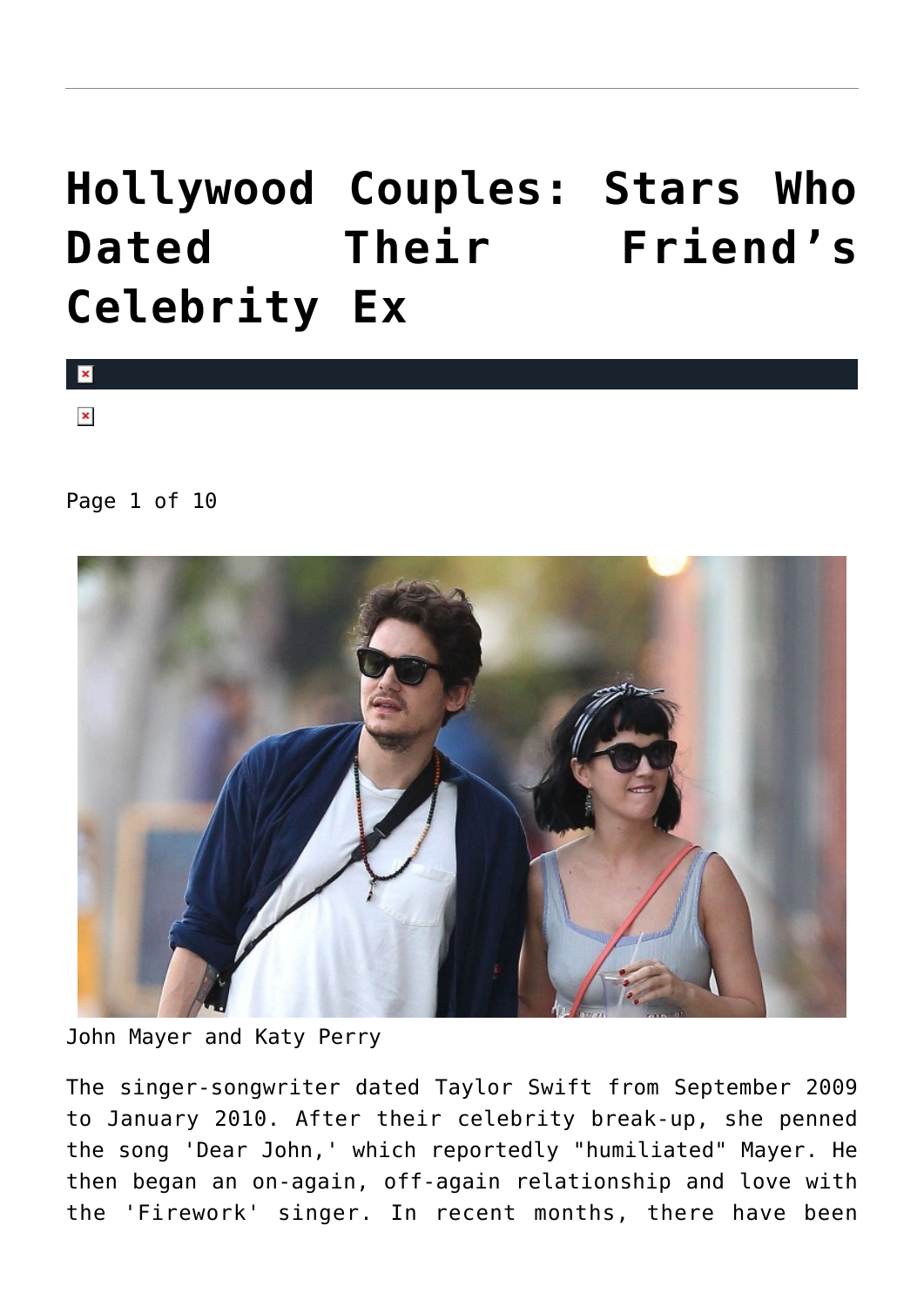rumors of a feud between the two pop stars. Perhaps they're fighting over the soulful crooner? Photo: Dmac/FAMEFLYNET **PTCTURES** 

## **[Stars Who Are Always Single](https://cupidspulse.com/81324/single-celebrities/)**



#### Page 1 of 10



Taylor Swift

Since splitting from One Direction singer Harry Styles, the leggy singer has remained out of the dating spotlight. Known for writing songs about her previous relationships, her recent release "Shake It Off" is an empowering single about ignoring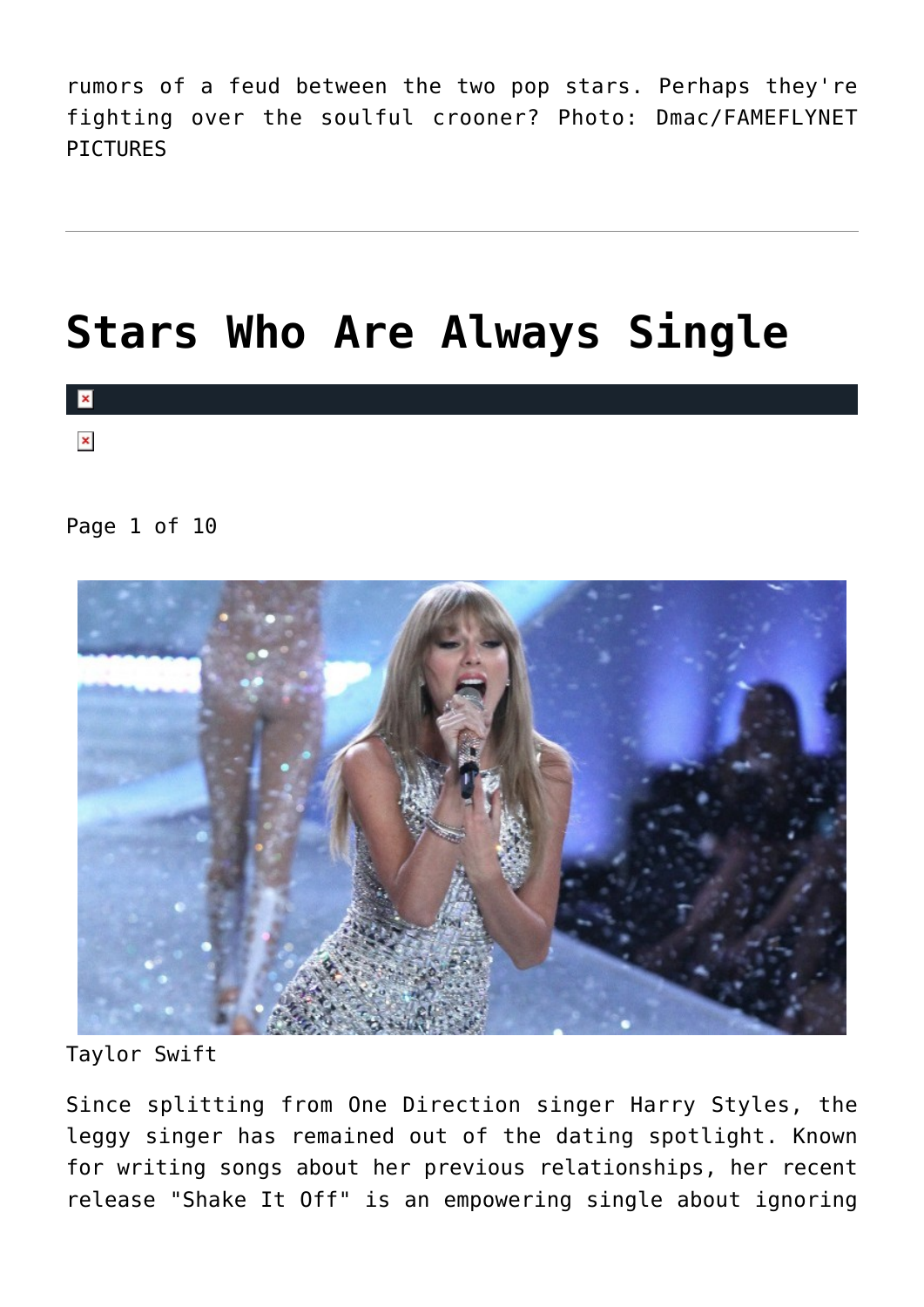the haters and will be featured on her album '1989,' set for release October 27th. Photo: GG/FAMEFLYNET PICTURES

## **[Celebrity Couple Predictions:](https://cupidspulse.com/70878/celebrity-couple-predictions-jordin-sparks-nina-dobrev-gwyneth-paltrow/) [Jordin Sparks, Nina Dobrev](https://cupidspulse.com/70878/celebrity-couple-predictions-jordin-sparks-nina-dobrev-gwyneth-paltrow/) [and Gwyneth Paltrow](https://cupidspulse.com/70878/celebrity-couple-predictions-jordin-sparks-nina-dobrev-gwyneth-paltrow/)**

#### $\pmb{\times}$

### $By$  [Shoshi](http://about.me/yolandashoshana)

For today's column, let's take a look at three celebrity couples that keep the gossip mills churning — whether it's because of a potential engagement, a possible new love affair, or never-ending separation rumors.

**Jordin Sparks and Jason DeRulo:** Lately, all eyes have been on this couple, wondering when they're going to get engaged. DeRulo made the smoothest move ever on Valentine's Day by gifting his girlfriend with 10,000 orange roses. How in the heck is he going to top that? What also has people buzzing is that the sultry singer proposed to Sparks in his latest video for "Marry Me."

Calm down, and stop waiting for your wedding invitations. They're only 24 years old — why is everyone trying so hard to marry them off? They're still figuring it out. That's not to say that they haven't started talking about marriage; right now, it's out on the table and being discussed. The two of them are best friends, so it's looking really good.

DeRulo is still trying to decide how and when to propose. I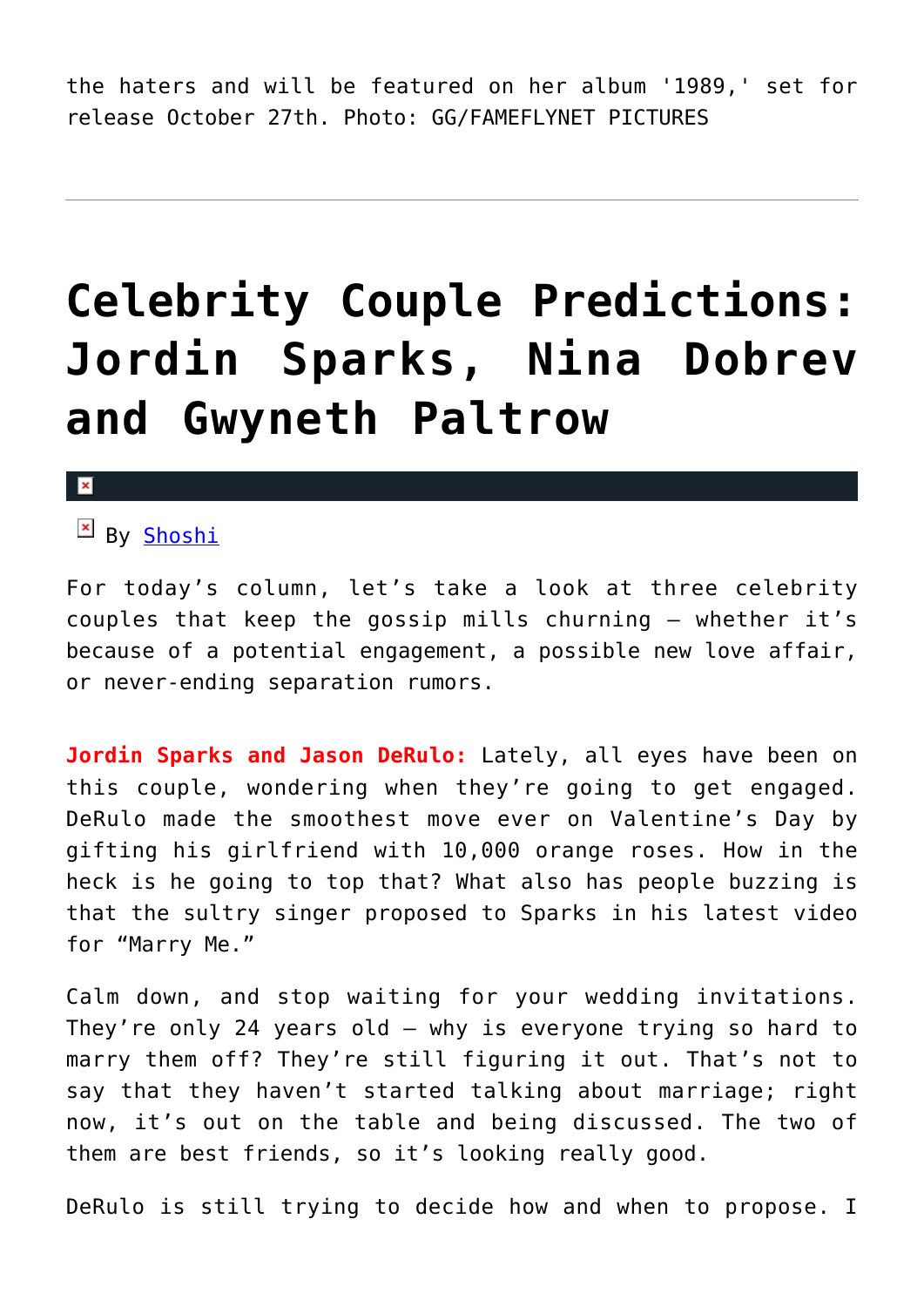see it coming on a holiday or a birthday; New Year's Eve keeps popping up.

**Related Link:** [Jason Derulo Surprises Jordin Sparks with 10,000](http://cupidspulse.com/jason-derulo-surprises-jordin-sparks-10000-roses-valentines-day/) [Roses for Valentine's Day](http://cupidspulse.com/jason-derulo-surprises-jordin-sparks-10000-roses-valentines-day/)

**Nina Dobrev and Liam Hemsworth:** Are these two Atlanta-based actors a new couple? They have recently been spotted on a date and sharing a few kisses.

If they do decide to pursue a relationship, don't look for this one to last a long time. No offense to Dobrev, but she's in a rebound situation after her split from longtime boyfriend (and *The Vampire Diaries* co-star) Ian Somerhalder.

Similarly, Hemsworth's energy is all over the place when it comes to his heart. Can you blame him? By the end of his relationship with Miley Cyrus, it had become a train wreck. He has a bit of healing to do. He isn't sure what he wants in a relationship, so he's just having a good time and looking to see who's out there. The *Hunger Games* actor has a few wild oats to sow before settling down again.

**Related Link:** [Find Out About Liam Hemsworth Post-Miley Hookup](http://cupidspulse.com/liam-hemsworth-moves-on-eiza-gonzalez/) [with Eliza Gonzalez](http://cupidspulse.com/liam-hemsworth-moves-on-eiza-gonzalez/)

**Gwyneth Paltrow and Chris Martin:** Oh, how the gossip is flying on the marriage of this longtime pair! Her reps have denied that she's having an affair with lawyer Jeff Soffer; there have been other names thrown around as well. The question remains is any of it true — and who knows? Only those people directly involved with the couple know the real deal.

When I look at the marriage of the actress and musician, it's in deep trouble — and not just because of affair rumors or because Martin may not be a happy camper living in Los Angeles. Long story short, the Coldplay frontman is bored to tears with their relationship, and he looks disconnected. If things don't turn around soon, look for a divorce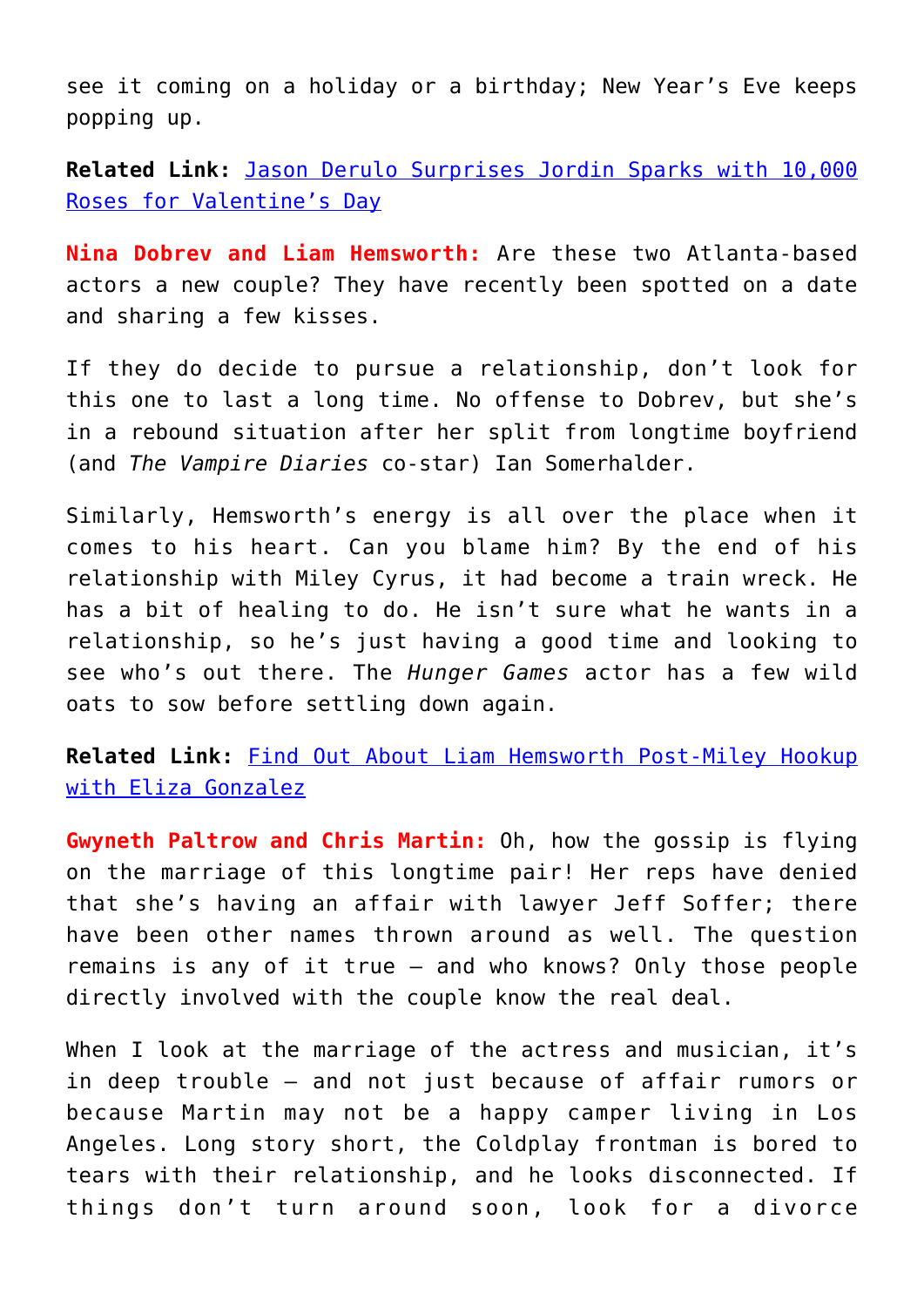announcement. Martin is going to want to split, but Paltrow will make sure that it looks like she's the one who wants to end their marriage, as her image is very important to her. Martin will be fine with that as long as he gets to move on.

*For more information on Shoshi, click [here.](http://cupidspulse.com/yolanda-shoshana-shoshi-lifestyle-provocateur/)*

# **[Nina Dobrev and Ian](https://cupidspulse.com/67505/nina-dobrev-and-ian-somerhalder-joke-about-awkward-breakup/) [Somerhalder Joke About](https://cupidspulse.com/67505/nina-dobrev-and-ian-somerhalder-joke-about-awkward-breakup/) [Awkward Breakup](https://cupidspulse.com/67505/nina-dobrev-and-ian-somerhalder-joke-about-awkward-breakup/)**

 $\pmb{\times}$ 

### $\overline{B}$  By Brittany Stubbs

Despite the fact that Nina Dobrev and Ian Somerhalder ended their relationship, fans aren't ready to let go of their love…at least the love between their characters on *Vampire Diaries,* Elena Gilbert and Damon Salvatore. *[UsMagazine.com](http://www.usmagazine.com/entertainment/news/nina-dobrev-ian-somerhalder-joke-about-breakup-chemistry-at-peoples-choice-awards-201481)* discusses how the costars, and real-life exes, won "Favorite Onscreen Chemistry" at the 40th Annual People's Choice Awards on Wednesday, Jan. 8. Taking the stage to accept their trophy, the duo joked about their history. "We started dating in real life," Somerhalder said. "And then we broke up in real life," Dobrev added. "And yet our characters are still dating on the show," he continued. "It's a good thing it's not awkward!" she joked, resulting in roars of laughter from the audience.

**How do you continue your professional relationship postbreakup?**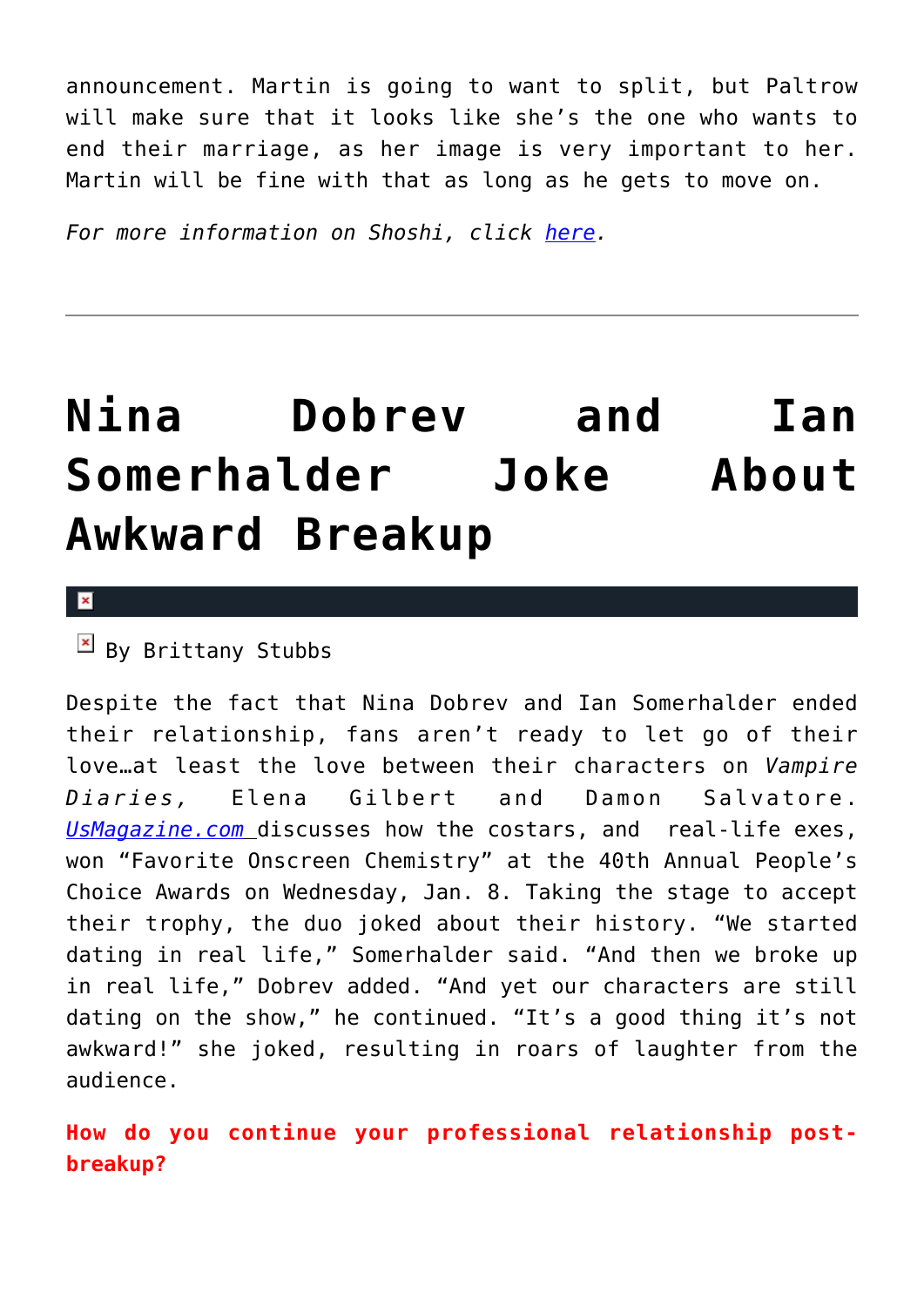#### **Cupid's Advice:**

Breakups are always difficult and awkward to some extent, especially between two people that are forced to be around each other in the workplace. But despite what happened between the two of you, it's important to keep your history from interfering with your professional life:

**1. Don't involve other people:** Discussing the breakup with fellow co-workers or mutual friends should be avoided. This not only gets them involved in your business and often leads to gossip, but you will look unprofessional to them. If you value your current position and even aspire to move up, you need to make it clear your past-romance hasn't changed anything. Also, if your ex gets word that you're talking poorly about them or the relationship to other people, you're only adding tension to an already awkward situation.

### **Related:** [Ian Somerhalder Hints at Reason Behind Breakup with](http://cupidspulse.com/ian-somerhalder-hints-breakup-nina-dobrev/) [Nina Debrov](http://cupidspulse.com/ian-somerhalder-hints-breakup-nina-dobrev/)

**2. Agree to leave the past in the past:** Whether your breakup was completely amicable or there is still unresolved tension between the two of you, it's important that you both make an agreement to forget about your history while you're in the workplace. Being on the same page about this, meaning neither or you will be discussing, joking about, or reminiscing your past relationship, allows for you to both move forward professionally.

**Related:** [Nina Dobrev Admits to Fighting Feelings for Costar](http://cupidspulse.com/nina-dobrev-fought-feelings-costar-ian-somerhalder-vampire-diaries/) [Ian Somerhalder](http://cupidspulse.com/nina-dobrev-fought-feelings-costar-ian-somerhalder-vampire-diaries/)

**3. Avoid playing games:** Often times when a relationship ends but the couple is still running in the same circle, they'll get in the habit of playing games with one another. Whether this means harmlessly flirting with a mutual co-worker or friend to make an ex jealous, or pretending like the two of you are complete strangers, these games rarely end well for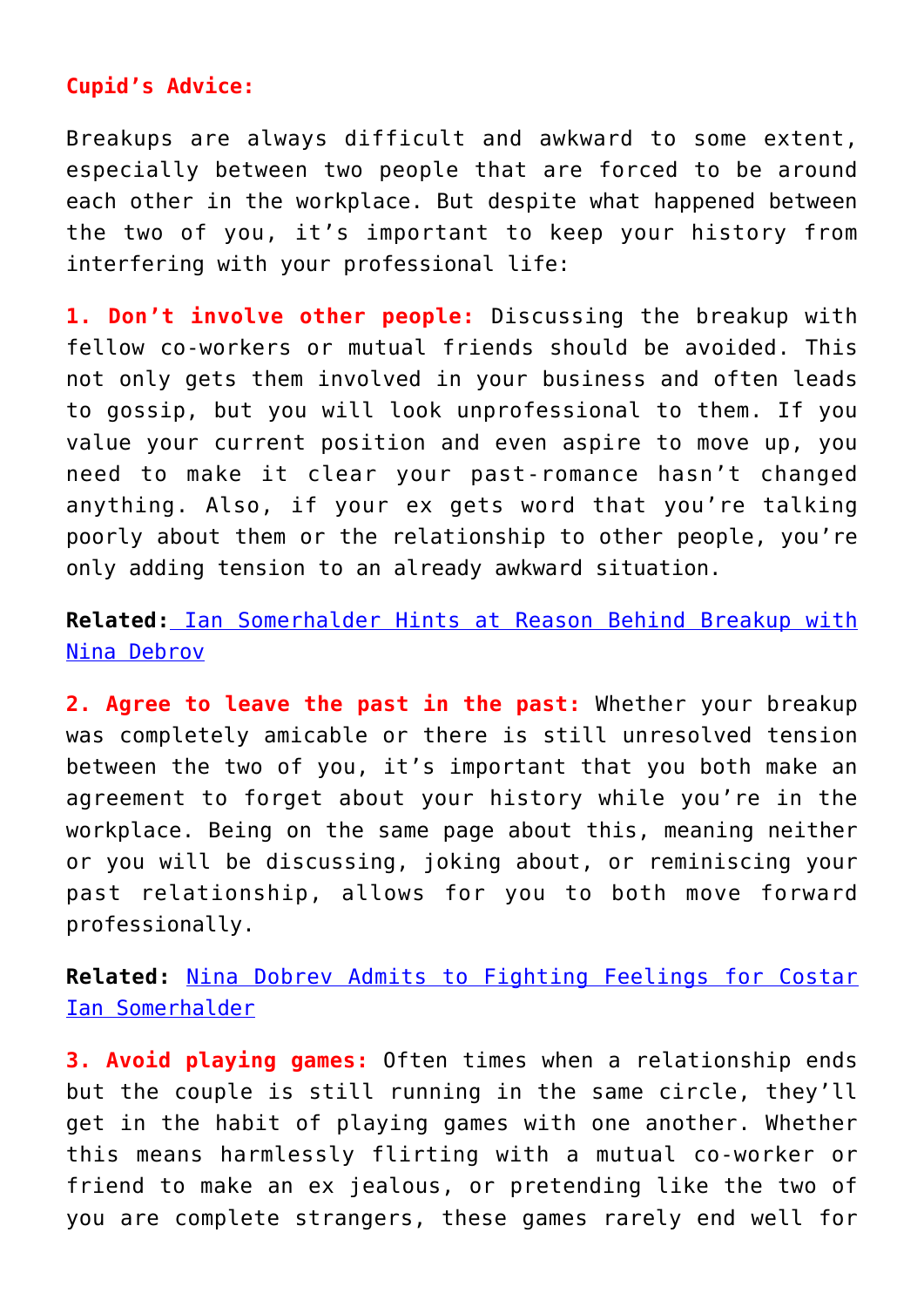either person. It's best to acknowledge your history and just move on, avoiding anything that might add tension or more hurt feelings down the road.

**How do you continue your professional relationship postbreakup? Share your thoughts below.** 

## **[Top 10 Hollywood Couples of](https://cupidspulse.com/64431/celebrity-couples-2013/) [2013](https://cupidspulse.com/64431/celebrity-couples-2013/)**

 $\mathbf{x}$ 

 $\overline{B}$  By April Littleton

The year 2013 is slowly drawing to an end, and it's only fitting to look back at some of the most memorable [celebrity](http://cupidspulse.com/celebrity-relationships/long-term-relationships-flings/) [couples](http://cupidspulse.com/celebrity-relationships/long-term-relationships-flings/) to grace the television screens and magazine covers. Here are Cupid's top 10 favorite famous lovebirds of this year:

**1. Jessica Biel and Justin Timberlake:** The former 7<sup>th</sup> *Heaven* star began dating Justin Timberlake Jan. 2007. The Hollywood couple briefly split in 2011, only to reconnect in the fall of the same year. Timberlake proposed to Jessica Biel in Jackson, Wyoming in Dec. 2011. They married at the Borgo Egnazia resort in Fasano, Italy in Oct. 2012.

### **A Celebrity Relationship That Started in College**

**2. Prince William and Kate Middleton:** The Duke of Cambridge started seeing Kate Middleton in 2003 when the two were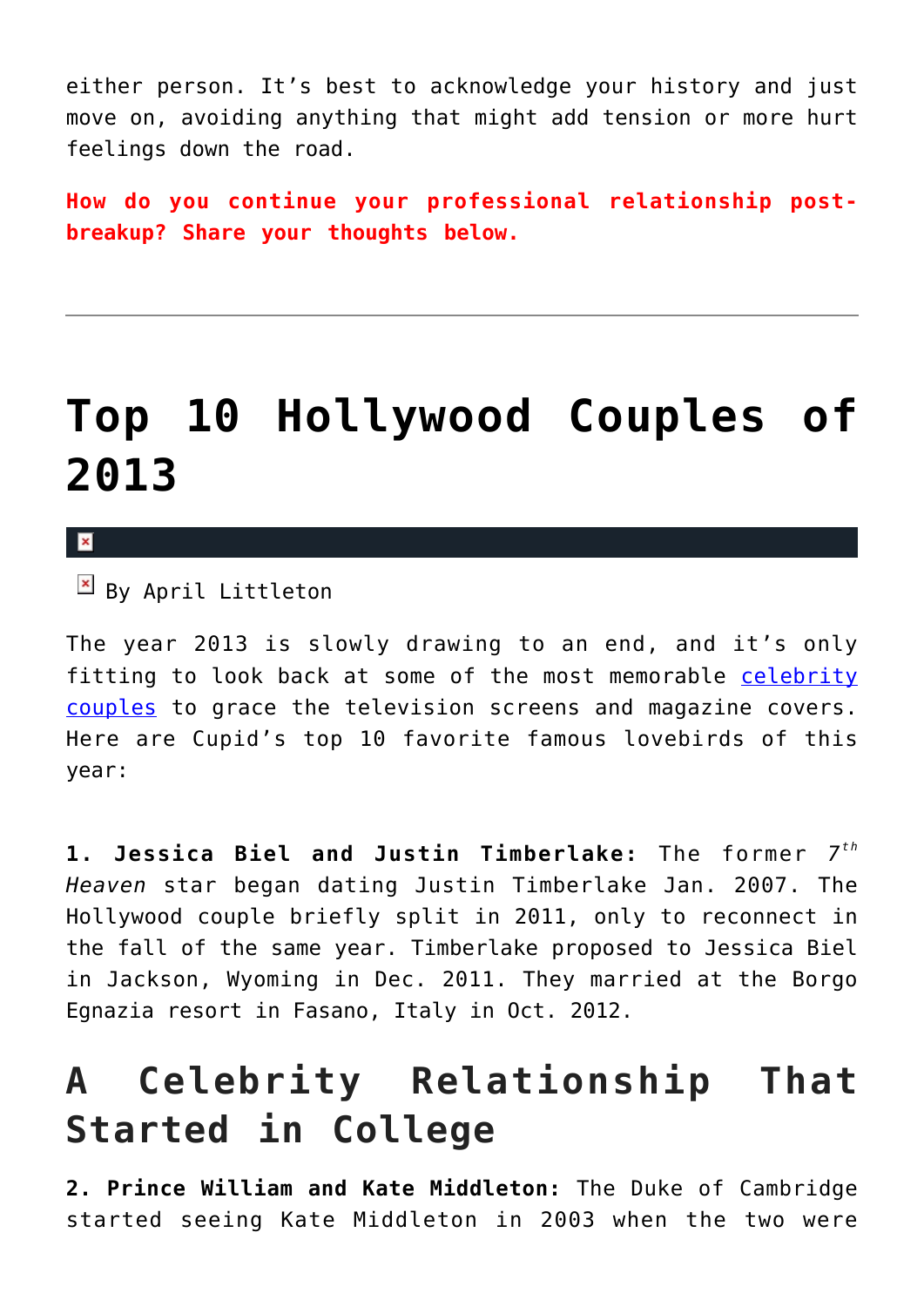university flat mates. The famous couple became engaged in Kenya in Oct. 2010. In April of the following year, the longtime lovebirds had a celebrity wedding in Westminster Abbey, London. The newlyweds welcomed their first child, a baby boy named George, on July 22, 2013.

#### **Related Link:** [Celebrities Who Met on Blind Dates](http://cupidspulse.com/celebrities-blind-dates/)

**3. Jay-Z and [Beyoncé:](http://cupidspulse.com/86087/beyonce/)** The *Love on Top* singer secretly married Jay-Z in New York City on April 4, 2008. Since then, the Hollywood couple have been more relaxed about the status of their relationship. Beyoncé announced her celebrity baby news on live TV during the 2011 MTV Video Music Awards while performing one of her singles. She said, "Tonight, I want you to stand up on your feet. I want you to feel the love that's growing inside of me." After her performance, the singer dropped her microphone and revealed her growing baby bump. The couple's daughter, Blue Ivy Carter, was born on Jan 7, 2012.

**4. Brad Pitt and [Angelina Jolie:](http://cupidspulse.com/86085/angelina-jolie/)** Everyone should know the story of how these two met. Remember the movie *Mr. and Mrs. Smith*? The famous couple have been together for eight years now, welcoming three biological children together as well as three adopted kids.

**5. Nina Dobrev and Ian Somerhalder**: *The Vampire Diaries* costars confirmed their celebrity relationship in 2011. Two years later, the duo called it quits, and Nina Dobrev began dating *Dancing with the Stars* professional Derek Hough. Just six weeks after the famous couple went public, the two went their separate ways, saying the relationship "played itself out." Since then, celebrity dating rumors about Ian Somerhalder and Dobrev rekindling their romance have been spreading.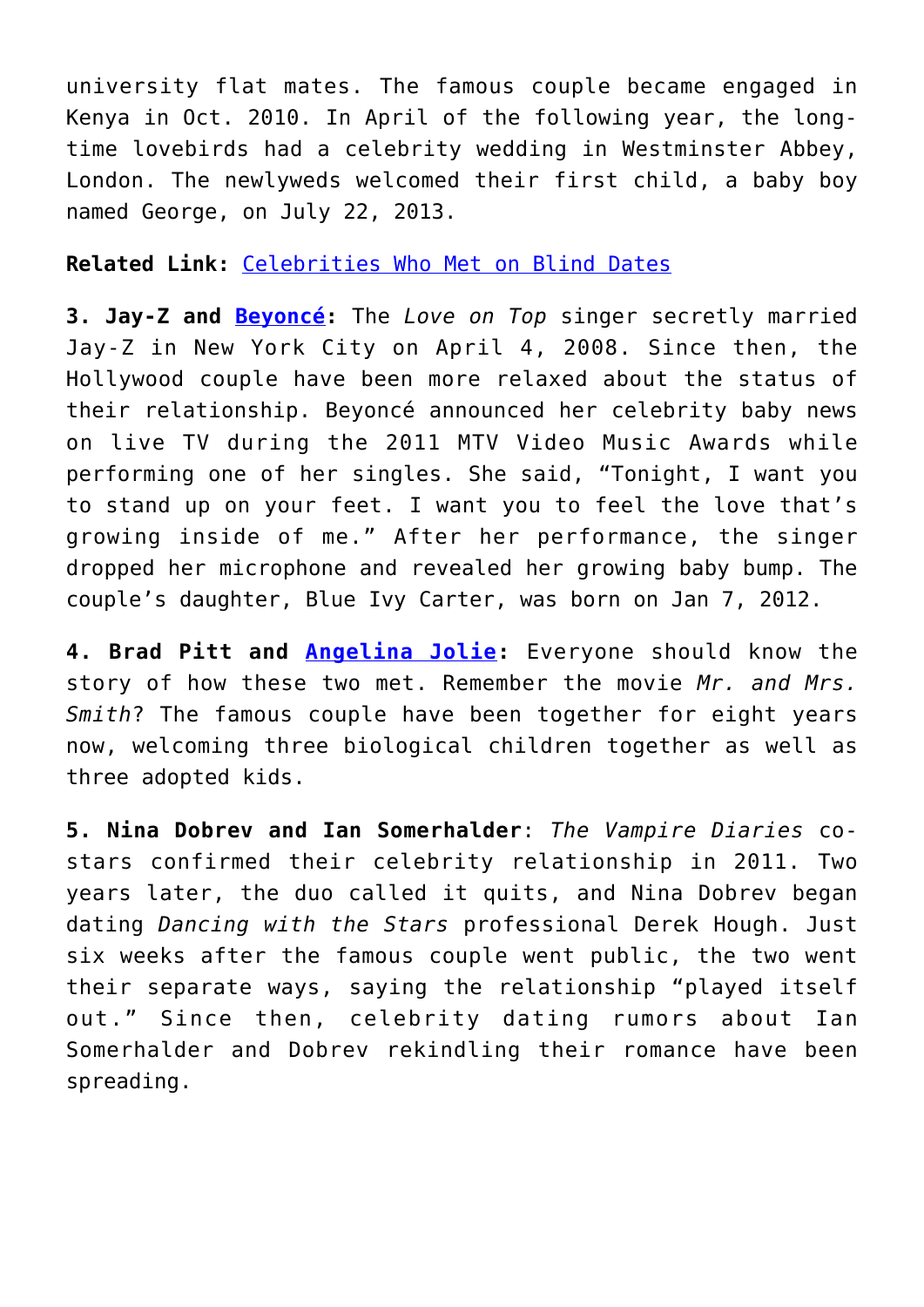### **A Hollywood Couple Who Waited for Same-Sex Marriage Before Having a Celebrity Wedding of Their Own**

**6. Kristen Bell and Dax Shepard:** More than three years after announcing their engagement, the happy celebrity couple finally got married. Kristen Bell and Dax Shepard began dating in late 2007 and got engaged two years later. Wedding plans were postponed when the pair decided to wait until same-sex marriage was legal in California, which happened in June. To celebrate, the former *Veronica Mars* star tweeted, "@daxshepard1 will you marry me? Xo #marriageequality #loveislove." The married duo also welcomed their first child, daughter Lincoln, in March.

**7. Drew Barrymore and Will Kopelman:** Drew Barrymore began dating Will Kopelman in 2011, and the two became engaged a year later. Married since June of last year, the famous couple had a daughter, Olive Barrymore Kopelman, and are expecting baby number two!

**8. Kristin Cavallari and Jay Cutler:** *The Hills* star married Chicago Bears quarterback Jay Cutler a year after the birth of their son Camden Jack, who was born in 2012. In Oct. 2013, Kristin Cavallari announced she was pregnant with their second child.

**Related Link:** [Celebrity Women Dating a Much Younger Man](http://cupidspulse.com/celebrity-women-dating-younger-man/)

**9. Jessica Simpson and Eric Johnson:** The singer became engaged to Eric Johnson in Nov. 2010, whom she dated since May of the same year. She gave birth to their first child, Maxwell Drew Johnson, in May 2012, and their second, son Ace Knute Johnson, on June 30, 2013.

**10. Halle Berry and Olivier Martinez:** After her celebrity divorce from model Gabriel Aubry, Halle Berry began dating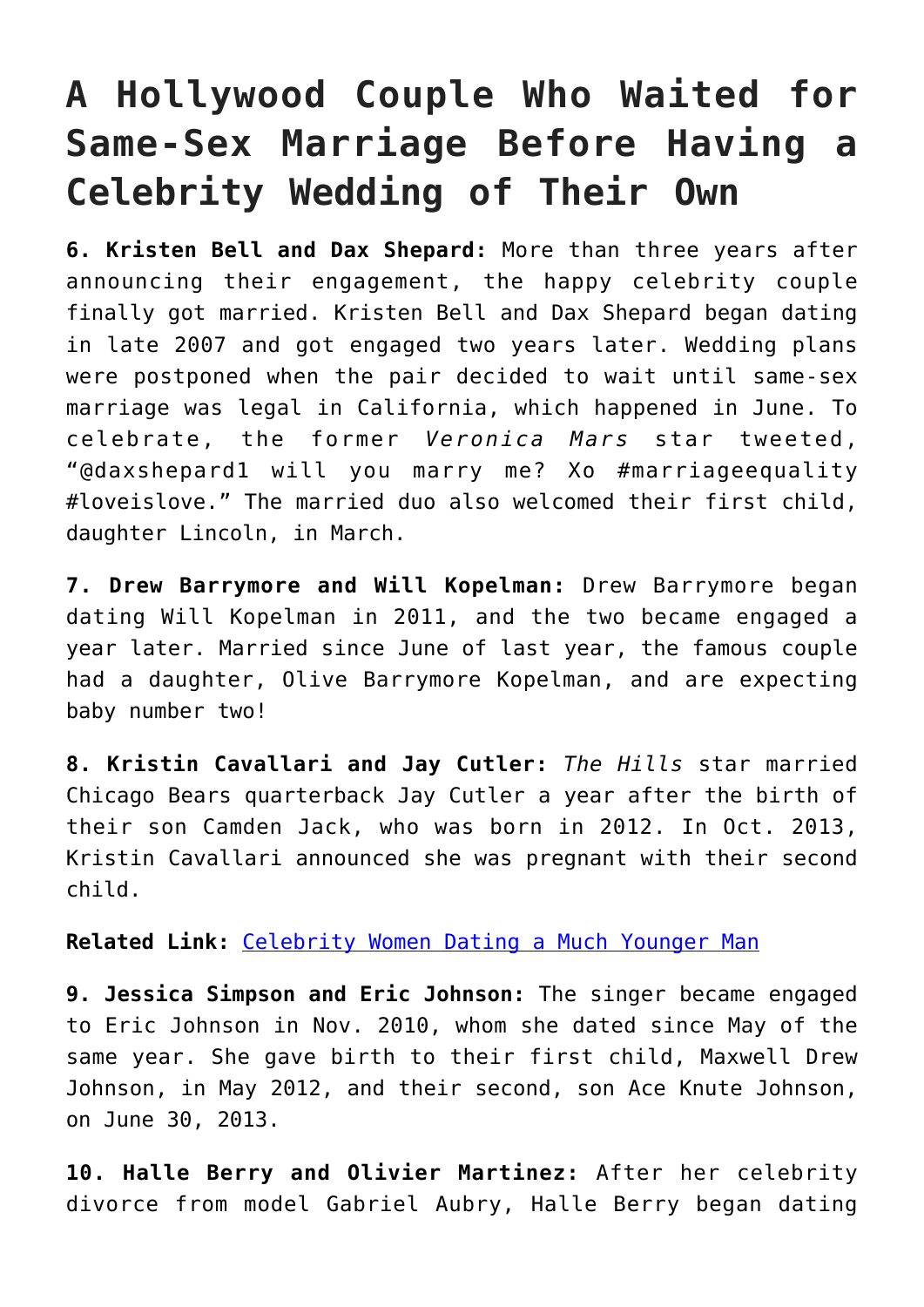actor Olivier Martinez in 2010 after meeting on the set of their film *Dark Tide*. The Hollywood couple got engaged two years later and married on July 13, 2013. The pair welcomed a son together, Maceo, in October.

**Are there any other famous couples you were hoping to make the list? Comment below!**

# **[Celebrity News: Ian](https://cupidspulse.com/49588/ian-somerhalder-hints-breakup-nina-dobrev/) [Somerhalder Hints at Reason](https://cupidspulse.com/49588/ian-somerhalder-hints-breakup-nina-dobrev/) [Behind Breakup with Nina](https://cupidspulse.com/49588/ian-somerhalder-hints-breakup-nina-dobrev/) [Dobrev](https://cupidspulse.com/49588/ian-somerhalder-hints-breakup-nina-dobrev/)**

#### $\mathbf{x}$

 $\mathbb{F}$  By Andrea Surujnauth

*The Vampire Diaries* costars Nina Dobrev, 24, and Ian Somerhalder, 34, have broken up after three years of dating. Somerhalder took to Twitter to hint as to what caused the sudden break up. According to *[YourTango.com](http://www.yourtango.com/2013182672/list-links)*, Somerhalder tweeted a quote from deceased playwright Lillian Hellman, reading, "A thought for today: 'People change and forget to tell each other.'"

**What do you do if you notice your partner is changing?**

### **Cupid's Advice:**

Your partner seems to be acting differently and feel a growing distance between the two of you. What should you do? Cupid has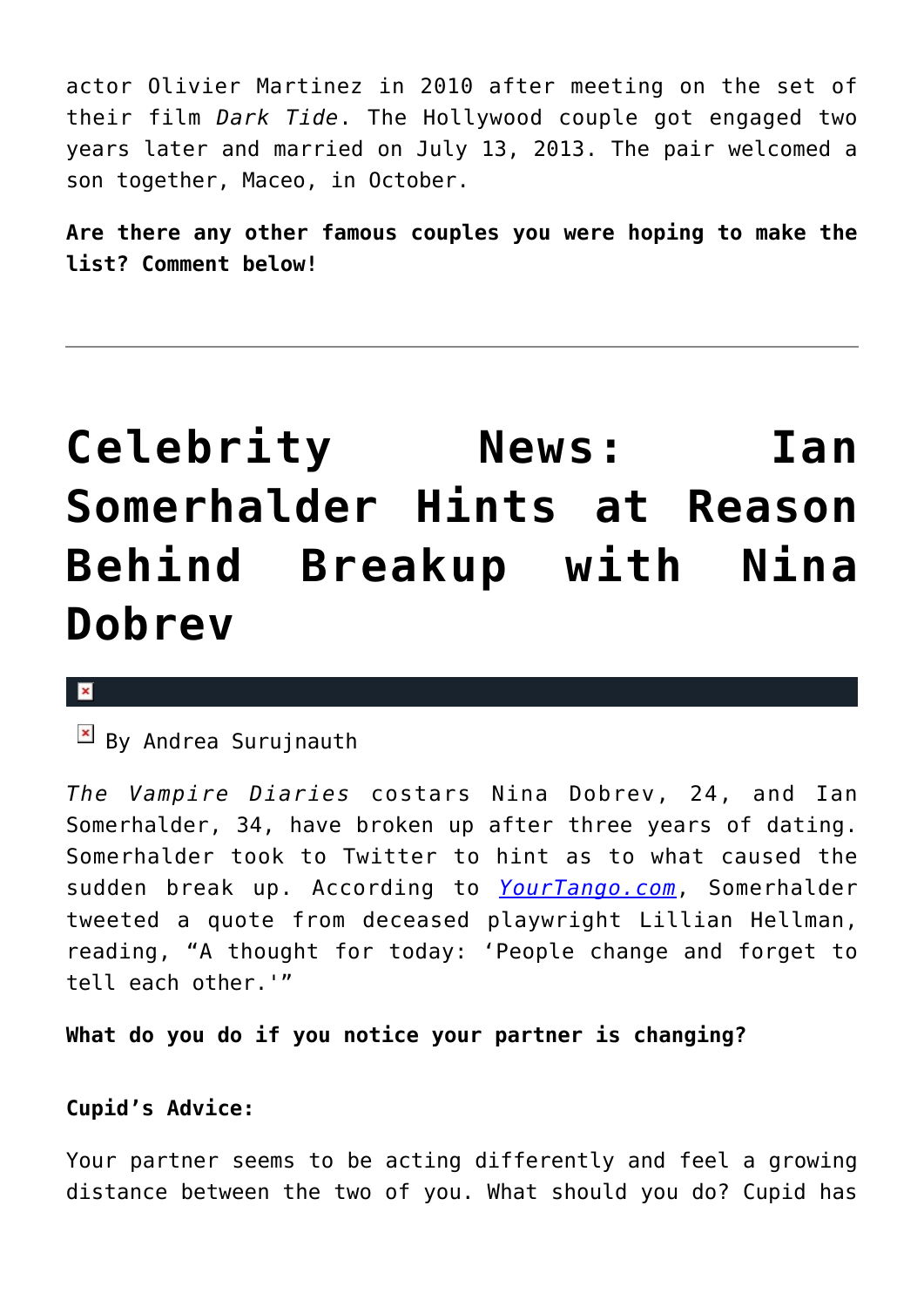some advice for you:

**1. Talk:** Talk to your sweetie about how you feel. Tell them that you think they are acting differently and find out the reasons behind it. The reason may not even have anything to do with you.

**2. Change:** Try to go somewhere new together. A change of scenery may be all you and your partner need to rekindle your love.

**3. Space:** Your honey may just be in a rut or going through a difficult time in their lives. Do not suffocate them. Let them have their space to figure out what is going on with them. Remember absence makes the heart grow fonder.

**What do you do when you feel your partner is changing? Comment below and let us know!**

# **[Nina Dobrev Admits to](https://cupidspulse.com/37795/nina-dobrev-fought-feelings-costar-ian-somerhalder-vampire-diaries/) [Fighting Feelings for Costar](https://cupidspulse.com/37795/nina-dobrev-fought-feelings-costar-ian-somerhalder-vampire-diaries/) [Ian Somerhalder](https://cupidspulse.com/37795/nina-dobrev-fought-feelings-costar-ian-somerhalder-vampire-diaries/)**

#### $\mathbf{x}$

 $\mathbb{E}$  By Erin Minty

*The Vampire Diaries* star Nina Dobrev is no stranger to being surrounded by hot men. And despite what she said in a *Seventeen Magazine* feature about never dating a costar, she ended up with one of the hottest as her boyfriend; 33-year old actor Ian Somerhalder. Dobrev tells *[People](http://www.people.com/people/article/0,,20626781,00.html)*, "I didn't want to be dating one of my costars. My goal on the show was to be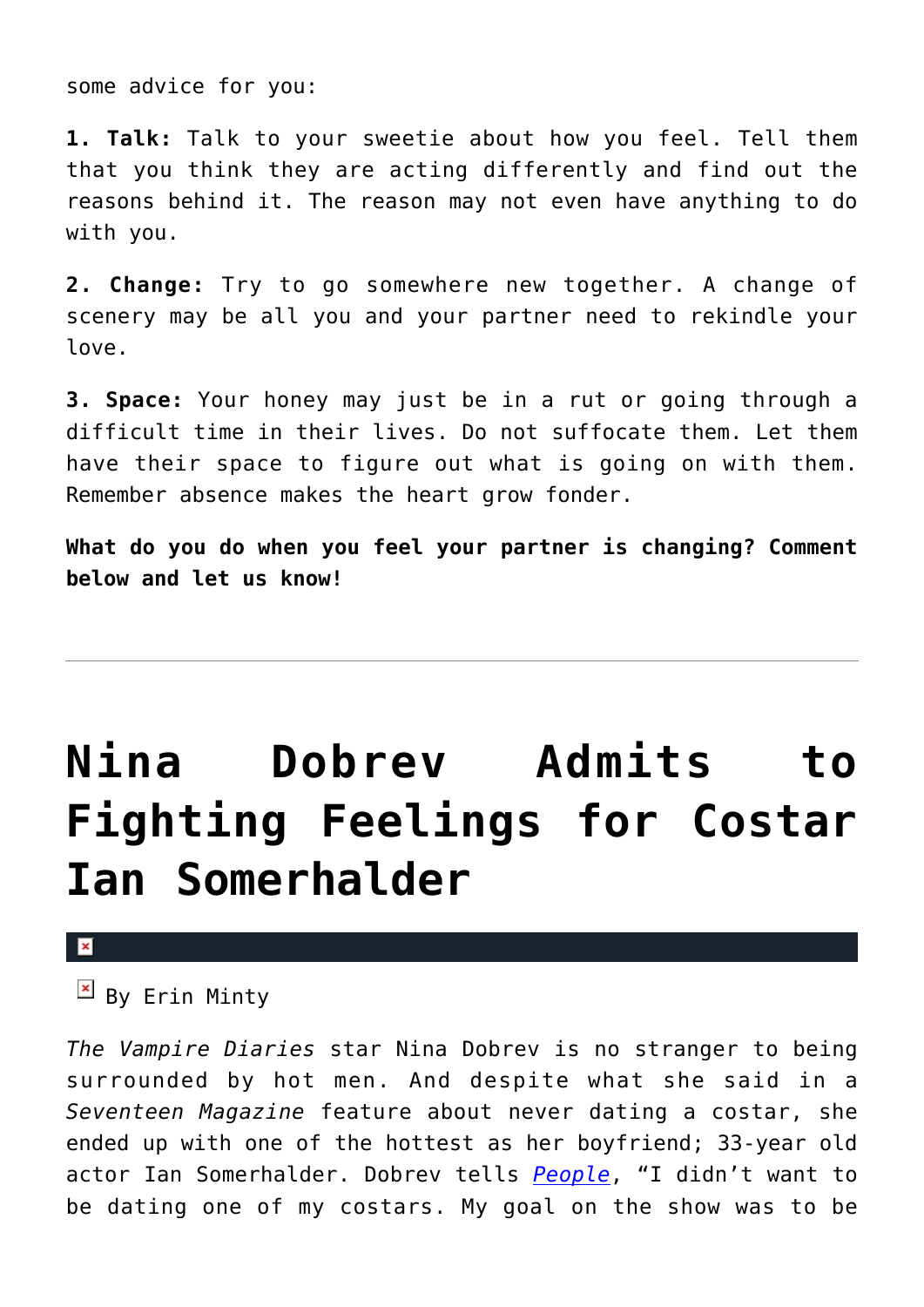professional. But sometimes you can't help who you have a connection with, and you can only fight it for so long — which I did for a really, really long time." Despite their start as coworkers, Dobrev and Somerhalder have been together for awhile, and their relationship seems to be going strong.

#### **Is it OK to date a coworker?**

#### **Cupid's Advice:**

Inter-office dating can be complicated. Cupid has some advice on when dating a coworker will work:

**1. If you have true feelings:** Dating a coworker just because you are attracted to them is probably not a good idea. But when your relationship reaches a level of true feelings, you might want to give it a go. Just like Dobrev said, you can't fight your feelings, and it would be worse to wonder "what if" than to actually try.

**2. Talk about it before:** If you think there is a chance of a real relationship with a coworker, you should have a talk about what may or may not happen before starting a relationship. If you work so closely together that you spend every hour of every day together, things may get complicated at work. But if the two of you think you can keep your work life and dating life separate, then it may be worth the risk.

**3. Gage your office:** What kind of tone does your office give off? If it is very serious 100% of the time, dating coworkers may be a bad idea, because of the potential problems that could arise. If every relationship at work needs to be extremely professional, inter-office dating can become very tricky, and you would need to be very careful before jumping into a relationship.

**How did you know it would be okay to date your coworker? Share your story below!**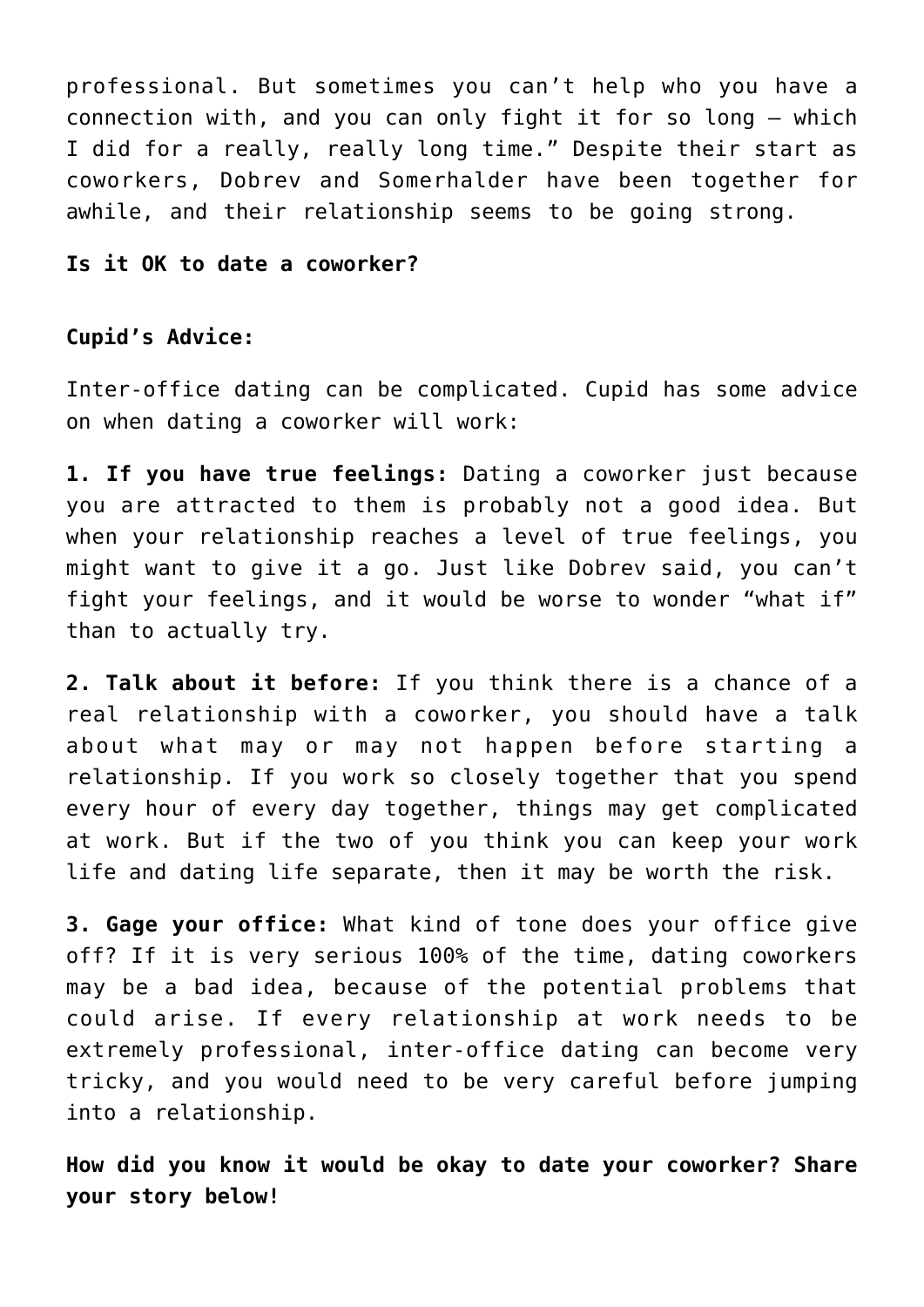## **['Vampire Diaries' Co-Stars](https://cupidspulse.com/30511/vampire-diaries-co-stars-ian-somerhalder-nina-dobrev-sneak-pda-bel-air/) [Ian Somerhalder and Nina](https://cupidspulse.com/30511/vampire-diaries-co-stars-ian-somerhalder-nina-dobrev-sneak-pda-bel-air/) [Dobrev Sneak PDA in Bel Air](https://cupidspulse.com/30511/vampire-diaries-co-stars-ian-somerhalder-nina-dobrev-sneak-pda-bel-air/)**

#### x

 $\boxed{\times}$  Ian Somerhalder and Nina Dobrev may have arrived separately and opted out of posing together on the red carpet when the actor hosted The Influence Affair, an environmental benefit, but that didn't mean the clandestine couple were going to stay apart for long. "They sat together at dinner and when Ian noticed Nina was shivering, he offered her his blazer to help keep her warm," an onlooker told *[People](http://www.people.com/people/article/0,,20589645,00.html)*. "There was no overt PDA, but there was a certain lovey way about how they looked at each other." The couple was also spotted holding hands while privately touring the mansion where the event was held. "They seemed very close and comfortable together," the source said.

### **What are some ways to subtly show your partner you care in public?**

#### **Cupid's Advice:**

Okay, so maybe you and your mate are a bit on the discreet side, but that doesn't mean you have to act as though you don't know each other when you're out in public. Here are some subtle ways to delicately show affection to your lover when other eyes can see:

**1. Hold hands:** This is one of the most subtle and obvious ways to show everyone that you are holding onto one of the most important people in your life. It's intimate enough to show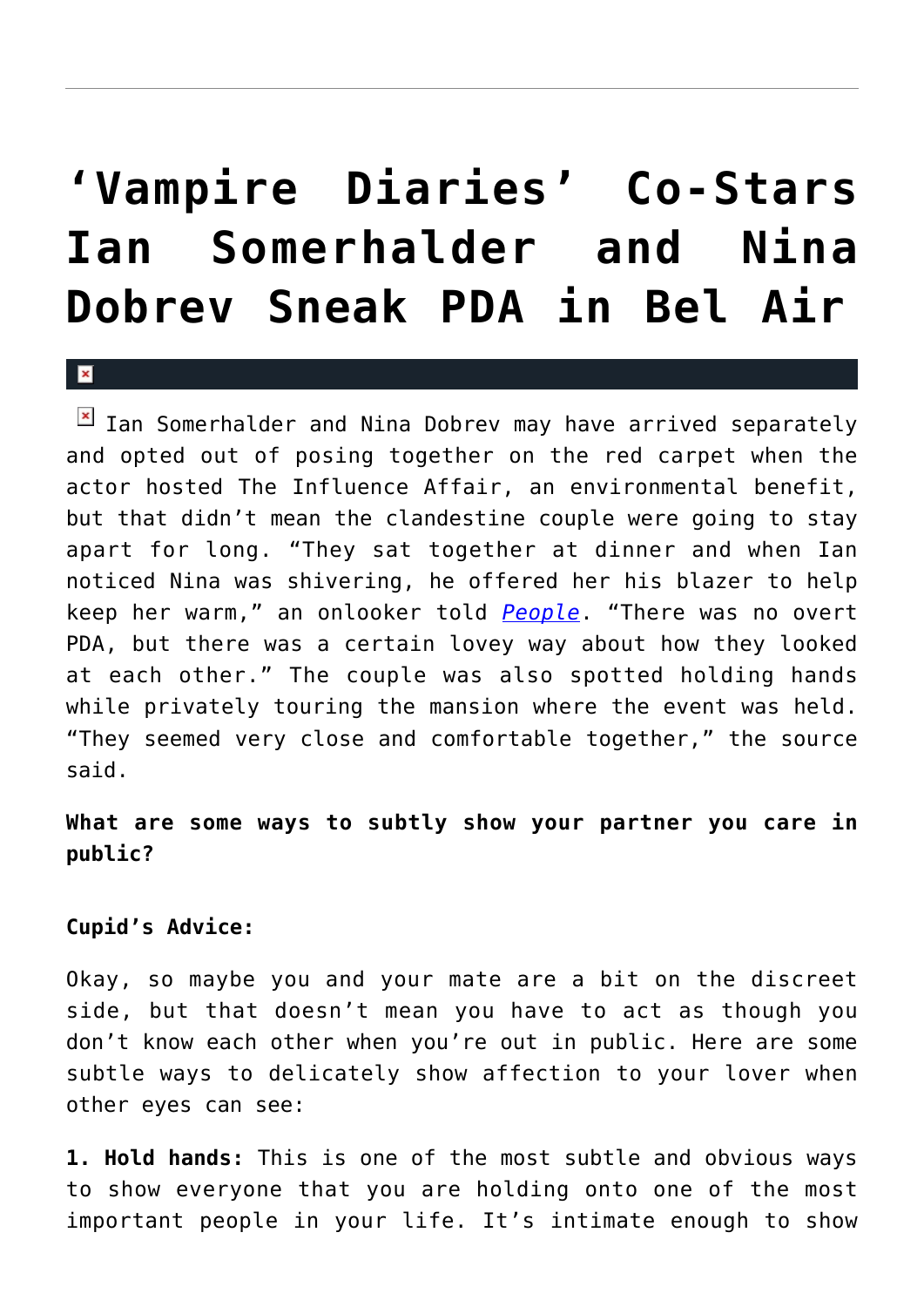your partner affection and declare your relationship status.

**2. Hugging:** Sure, it's a common way to show affection to anyone, but, you can't hug everyone like you would with your love.

**3. Kissing:** You don't have to have a full blown make-out session with your partner to show the world how you feel about each other. A simple kiss on the lips, cheek or forehead can say a lot.

**How do you and your partner show affection to each other in public? Share your comments below.**

# **['Vampire Diaries' Stars Ian](https://cupidspulse.com/15547/vampire-diaries-stars-ian-somerhalder-and-nina-dobrev-pack-on-pda/) [Somerhalder and Nina Dobrev](https://cupidspulse.com/15547/vampire-diaries-stars-ian-somerhalder-and-nina-dobrev-pack-on-pda/) [Pack on PDA](https://cupidspulse.com/15547/vampire-diaries-stars-ian-somerhalder-and-nina-dobrev-pack-on-pda/)**

 $\mathbf{x}$ 

**E** Two vampires were seen in Paris walking in daylight Tuesday. According to *[UsMagazine.com](http://www.usmagazine.com/celebritynews/news/vampire-diaries-ian-somerhalder-nina-dobrev-pack-on-pda-2011255)*, stars of the CW show *Vampire Diaries* Ian Somerhalder and Nina Dobrev held hands while walking around the streets of the city of love. Despite their vacation, the two have yet to come out and admit they're dating. "We expected the rumors. Like, if I wasn't dating Ian, I'd be dating Paul [Wesley]," Dobrev said in April's Teen Vogue. "A lot of people who work together end up dating, so it wouldn't be unusual, but I've never dated anyone I've worked with."

**How do you make dating a coworker less risky?**